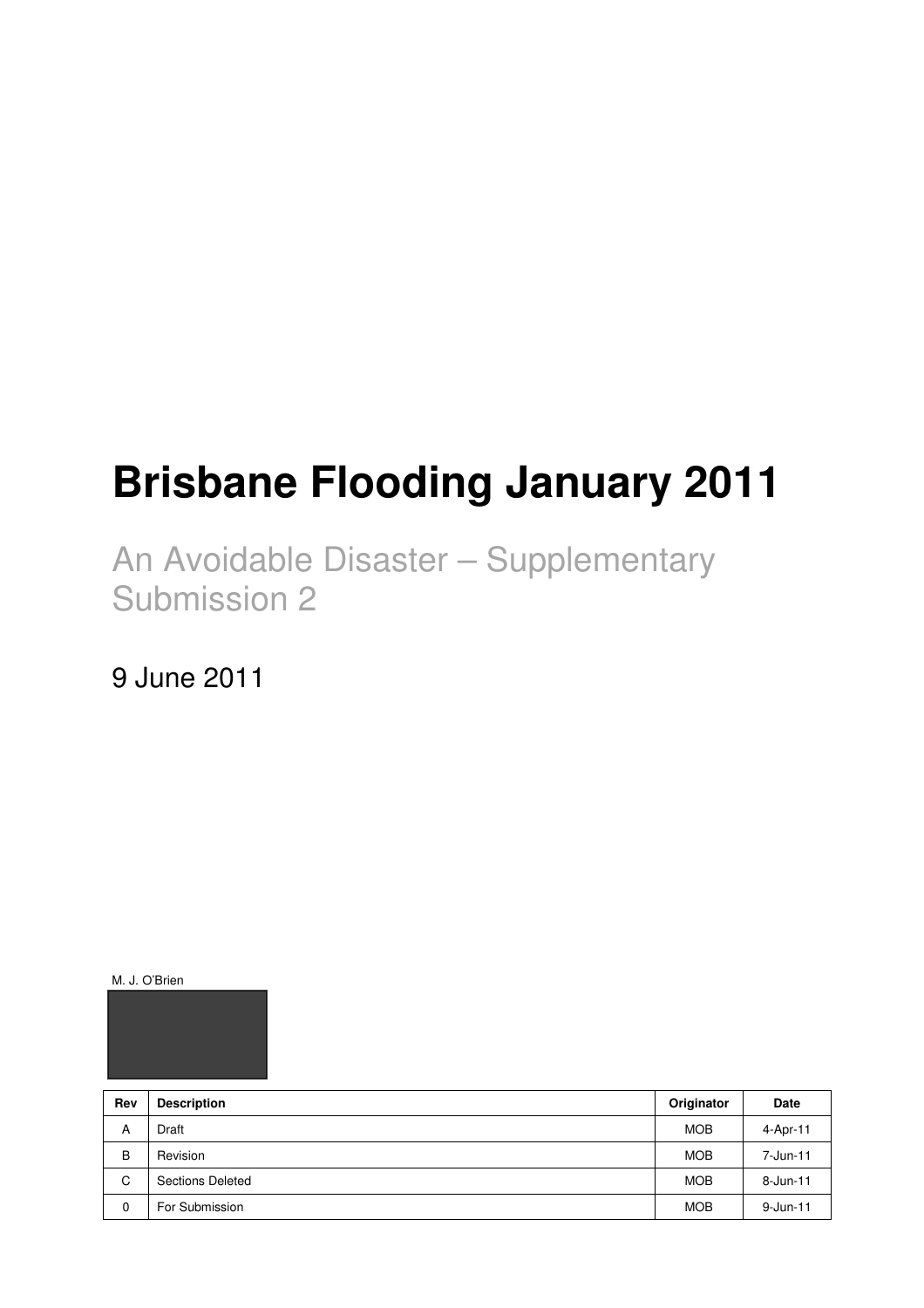# **Contents**

| 1.  |       |  |  |  |  |  |  |
|-----|-------|--|--|--|--|--|--|
| 2.  |       |  |  |  |  |  |  |
| 3.  |       |  |  |  |  |  |  |
|     | 3.1   |  |  |  |  |  |  |
|     | 3.2   |  |  |  |  |  |  |
| 4.  |       |  |  |  |  |  |  |
|     | 4.1   |  |  |  |  |  |  |
|     | 4.2   |  |  |  |  |  |  |
| 5.  |       |  |  |  |  |  |  |
| 6.  |       |  |  |  |  |  |  |
|     | 6.1   |  |  |  |  |  |  |
|     | 6.2   |  |  |  |  |  |  |
| 7.  |       |  |  |  |  |  |  |
|     | 7.1   |  |  |  |  |  |  |
|     | 7.2   |  |  |  |  |  |  |
| 8.  |       |  |  |  |  |  |  |
|     | 8.1   |  |  |  |  |  |  |
|     | 8.2   |  |  |  |  |  |  |
| 9.  |       |  |  |  |  |  |  |
|     | 9.1   |  |  |  |  |  |  |
|     | 9.1.1 |  |  |  |  |  |  |
|     |       |  |  |  |  |  |  |
|     | 9.2   |  |  |  |  |  |  |
| 10. |       |  |  |  |  |  |  |
| 11. |       |  |  |  |  |  |  |
| 12. |       |  |  |  |  |  |  |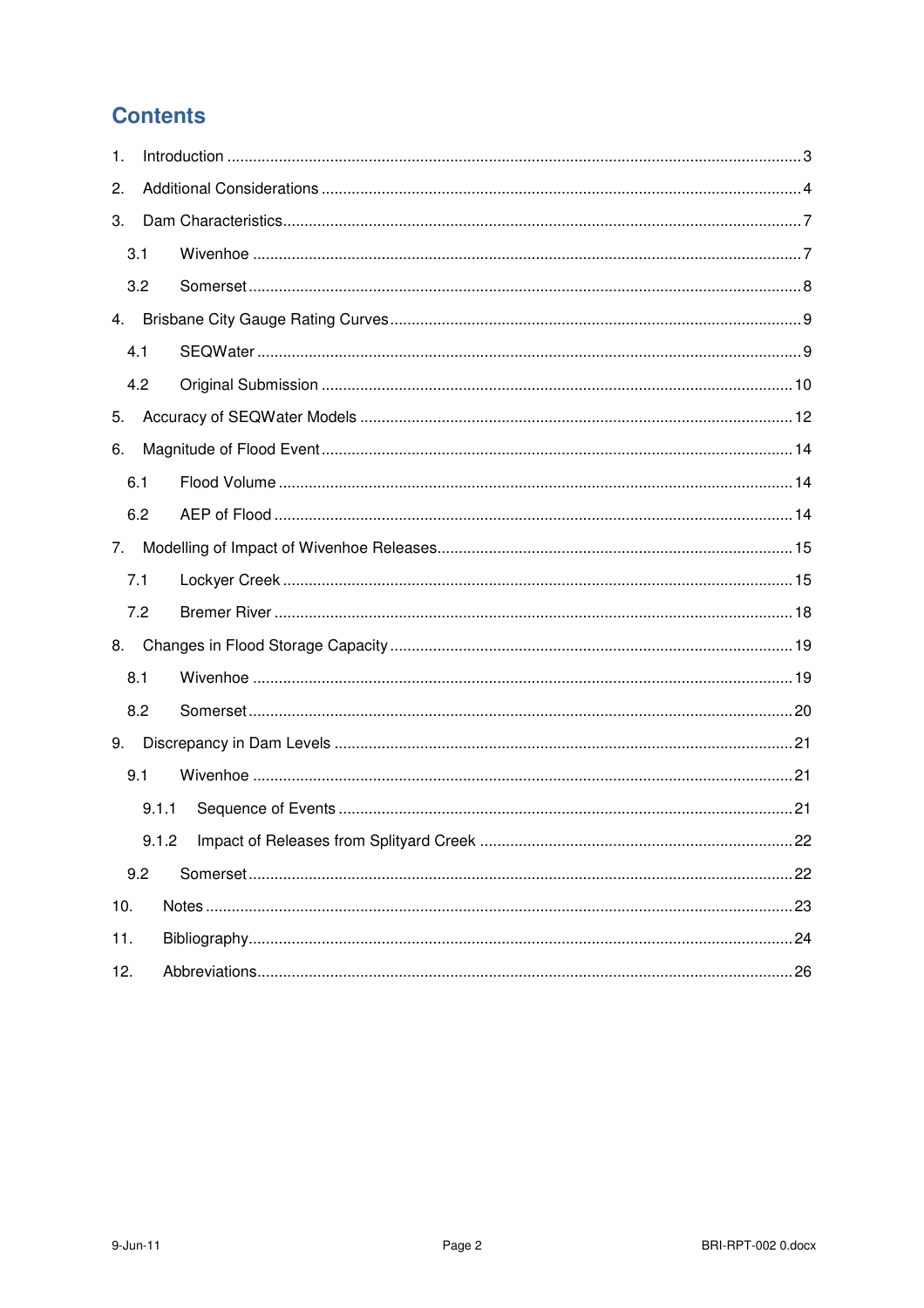#### 1. INTRODUCTION

This submission is considered relevant to the Queensland Floods Commission of Inquiry under Section 2(f) of the Terms of Reference (1).

Implementation of the systems operation plans for dams across the state and in particular the Wivenhoe and Somerset release strategy and an assessment of compliance with, and the suitability of the operational procedures relating to flood mitigation and dam safety.

The Original Submission (2) noted that "Severe limitations have been imposed on the capacity to perform detailed analyses of the events as only very limited information on the actual operation of the dams was made available. Critical basic data such as gate opening strategies and release rates from both dams was only made available by SEQWater on  $7<sup>th</sup>$  March, less than four days prior to the date for submissions. Even then only a summary of the data was provided and the raw data necessary for a complete analysis was not included. It is not possible, for instance, to determine the period for the maximum releases from Wivenhoe on the evening of Tuesday 11<sup>th</sup>. Based on the data currently provided by SEQWater the period of these releases could be anywhere between two and four hours. This information is critical to any detailed analysis of the impact on the flood in Brisbane. It is understood that an earlier submission to the Commission requested that such data be provided directly by the Commission."

While much of the basic data is still not available a significant amount of additional information has been made available through the Commission. This supplementary submission seeks to build on the Original Submission using additional data provided. In addition the conclusions reached in the Original Submission have been reviewed to determine what changes, if any, were necessary. It is not considered that any significant changes to the Conclusions or analysis of the Original Submission are required. Additional commentary is provided in relation to two items: -

- Measurement of the lake level for Wivenhoe
- Available Flood Storage Capacity in Wivenhoe and Somerset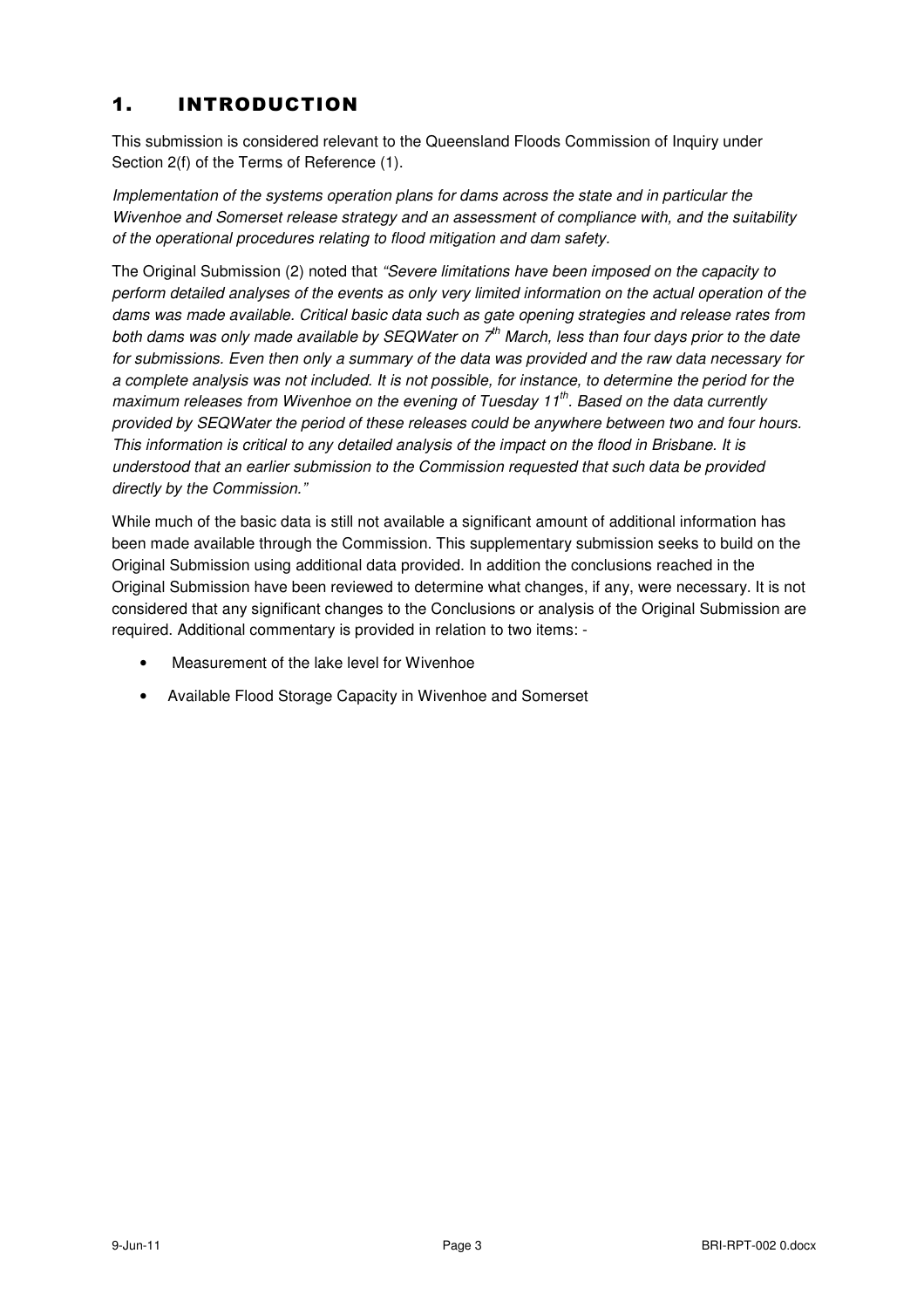## 2. ADDITIONAL CONSIDERATIONS

1. Numerous respected hydrologists, including Max Winders and the Commission's expert Mark Babister, have noted that hydrodynamic modelling is required to adequately model the flood in Brisbane and to properly allow for the interaction of flows from Lockyer Creek and the Bremer River. No results of such modelling have been made available for consideration.

SEQWater has also acknowledged the deficiencies in the hydrological modelling presented (Refer Section 5 of this Submission) but has continued to rely on the output from such models to justify the release strategy adopted during the flood and to reject alternate release strategies. Some idea of the potential inaccuracies in the existing hydrological modelling presented by SEQWater are apparent from the modelling included in Section 8 of the Flood Event Report (3): -

- $\circ$  It completely fails to model the minor peak of 4.3 mAHD at the Brisbane City Gauge at 17:03 Wednesday  $12<sup>th</sup>$  January.
- $\circ$  It indicates a modelled peak flow of approximately 9300 cubic metres per sec at the Brisbane City Gauge at approximately 03:00 Thursday 13<sup>th</sup> January.
- o This is inconsistent with SEQWater's reporting that the peak flow at the Jindalee Bridge was **measured** as 9,800 cubic metres per sec on the **evening** of Wednesday 12<sup>th</sup> January.
- The peak flow of approximately 9300 cubic metres per sec was modelled to result in a height of approximately 4.47 mAHD at the Brisbane City Gauge at approximately 03:00 Thursday 13<sup>th</sup> January.
- $\circ$  This modelled river height of 4.47 mAHD is not consistent with a flow of 9300 cubic metres per sec from either of the rating curves for the Brisbane City Gauge provided by SEQWater especially as this peak flow would have been coincident with a measured high tide of 0.91 mAHD at Whyte Island at 03:06 Thursday 13<sup>th</sup> January.
- $\circ$  The above indicates that the modelled peak flow is potentially some 12  $\frac{1}{2}$  hours later than the actual peak flow and modelled river heights at the Brisbane City Gauge are at times 0.6 m in error.

For additional discussion refer to Section 5.

2. SEQWater has provided the modelled flows from Lockyer Creek. For every period from 09:00 Friday  $7<sup>th</sup>$  January through to 08:00 Friday 14<sup>th</sup> January these flows are substantially higher than the flows which would be determined by using the gauging station at Rifle Range Road, sometimes by a factor of two and three times. The ICA Report (4) notes that this gauging station was affected by backwater flooding from the Brisbane River and therefore that higher gauge height cannot be used to presume higher flow rates. Accurate modelling of flows from Lockyer Creek can only be resolved by the use of a hydrodynamic model. Refer to further discussion in Section 7.1.

Accurate estimates of the flows from Lockyer Creek and the Bremer are an essential prerequisite for determination of the flooding that would have occurred in Brisbane through the adoption of alternate release strategies.

3. It is very difficult to understand the basis for operation of Somerset. The clear implication of the Somerset Strategies is that the Operators are not permitted (or are unable) to close the radial gates and will undertake major releases from Somerset to ensure that it does not reach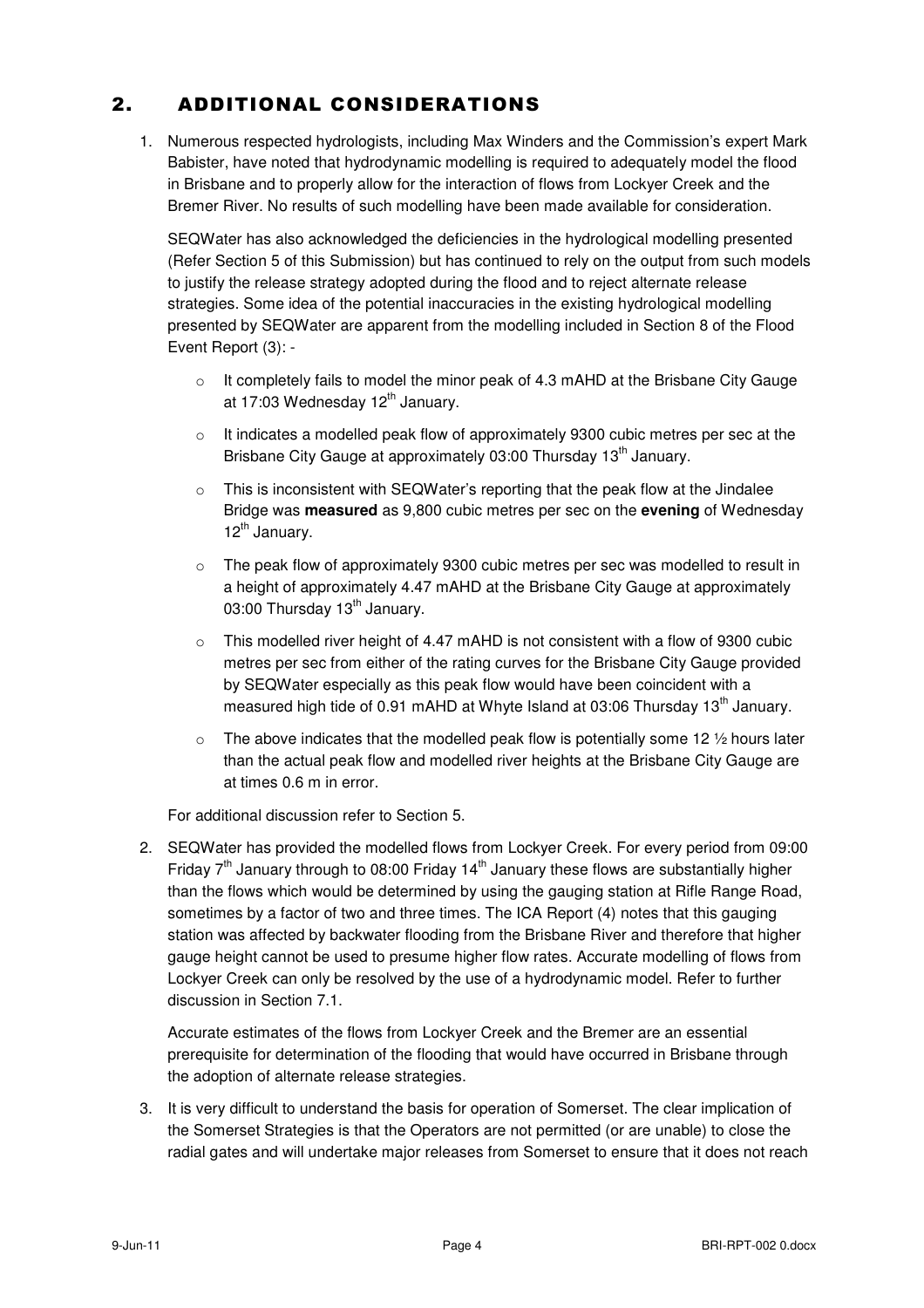its originally nominated flood storage capacity. This immediately leads to a suspicion of undocumented concerns about the structural integrity of the dam and/or the radial gates.

During the peak of the releases on Tuesday  $11<sup>th</sup>$  January, the maximum level in Somerset was 104.42 mAHD with approximately 227,748 ML of spare flood capacity. The maximum that Somerset was ever filled to during the event was 104.96 mAHD with unused flood storage capacity of 190,788 ML. SEQWater has relied on the Somerset/Wivenhoe interaction curve in Rev 7 of the Operational Manual (5) to justify not accessing this spare capacity. However there has not been any discussion of the basis for this interaction curve or justification of the three Strategies specified for Somerset.

None of the Strategies specified for Somerset in the Operational Manual allows the Operators to close the radial gates. The Strategies go further, and require that, if the level in Somerset is rising above the interaction curve, the Operators are to open the sluice gates and release more water from Somerset.

This unused flood storage volume becomes very significant since the analysis in the Original Submission (2) indicates that if 123,000 ML less was released during the peak release period, the flood height at the Brisbane City Gauge would not have exceeded the Major Flood Level of 3.5 mAHD.

Refer to further discussion in Section 8.2.

4. It may be argued that the declared flood storage capacity of both dams is still available. However the declared flood storage capacity is no longer available during the more frequent floods of the size of the January 2011 event.

It now only becomes available during the very largest of floods due to changes in the configuration and operations of the dams such as the design selected for the Fuse Plugs on Wivenhoe and restrictions on radial gate operations at Somerset.

Refer to additional discussion in Section 8.

5. SEQWater claim that the total inflow into Wivenhoe Dam during the Event was 2,650,000ML which is 190% of the comparable inflow from the January 1974 flood event, and comparable with the flood of 1893. However it is appears that this inflow into Wivenhoe can only be obtained if the total inflow to the dam is calculated for the whole of the period between Thursday  $6<sup>th</sup>$  January 2011 and Wednesday 19 $<sup>th</sup>$  January 2011. This extends well beyond the</sup> actual flood.

If the calculation is limited to the period from 09:00 Sunday  $9<sup>th</sup>$  January, when the major inflows to the dam commenced, to 24:00 Wednesday  $12<sup>th</sup>$  January when the inflows from the major event substantially ceased, the total inflow to Wivenhoe was around 2,033,943 ML and this includes 400,532 ML of releases from Somerset.

6. It remains an unresolved concern that the January event exceeded the trigger level for Strategy W4 and almost resulted in initiation of a Fuse Plug when the estimated AEP of the Flood Event is substantially less than 1 in 4,500 and likely to be significantly less than 1 in 500.

Studies, carried out prior to the January Flood Event and subsequent to the installation of the Fuse Plugs, forecast that the trigger level for Strategy W4 (i.e. 74 mAHD) would have an AEP in the range of 1 in 430 to 1 in 500 and that Fuse Plug initiation would have an AEP in the range of 1 in 4,500 to 1 in 6,000. Refer GHD study for SEQWater in December 2009 (6).

Mark Babister in paragraph 81 of his report to the Commission (7) noted "The assessment in the SKM report that the January 2011 flood event "exceeds 1 in 100 AEP" is considered the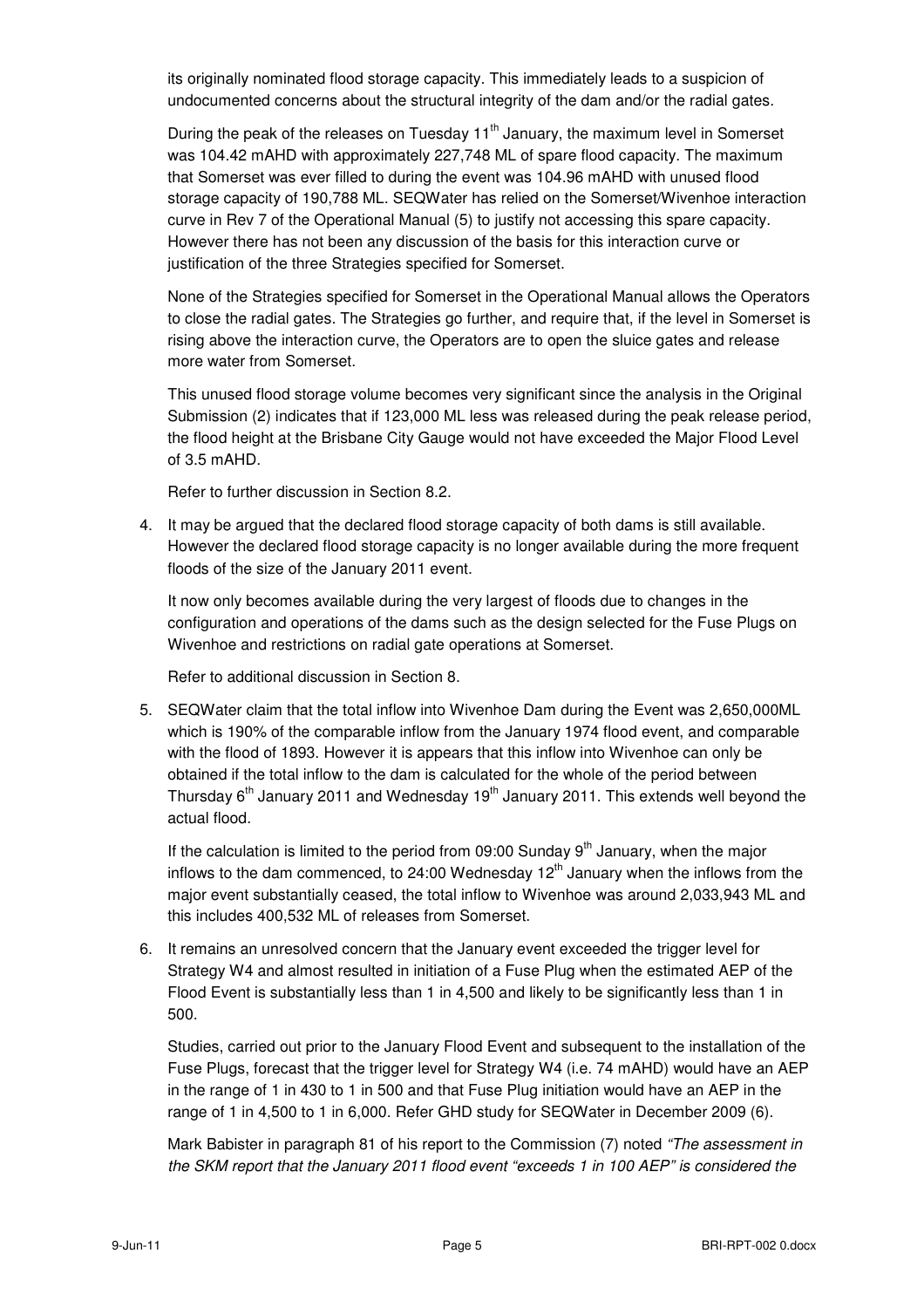most reasonable estimate based on available information until more detailed analysis can be undertaken." This is well short of an AEP of 1 in 430 to 1 in 500 and so raises a question as to why Strategy W4 was triggered.

Some of the reasons why this occurred may be apparent by reference to another SunWater study (8) which concluded that increasing the FSL from EL 67 to EL 68 or EL 69 would result in an increased probability of exceeding the trigger level for Strategy W4, an increased probability of a Fuse Plug initiation and significant increases in flows downstream of Wivenhoe.

The operation of the dam during the January Flood Event meant that Wivenhoe was operated as if there had been a defacto increase in the FSL. The dam was EL 68 before any gate releases were commenced and was at EL 68.55 at 09:00 Sunday  $9<sup>th</sup>$  January when the significant flood event commenced evidenced by the increased inflows to the dam.

Refer to additional discussion in Section 6.

7. In the response to the Original Submission (9) Robert Ayre raised a number of concerns about the rating curve that was developed to model flows past the Brisbane City Gauge. However Figure 1 in his response indicates that the rating curve used in the Original Submission adequately matches one of SEQWater's preferred curves over the range of interest for these Submissions which is from the level of a Minor Flood at the Brisbane City Gauge of 1.7 mAHD to the peak experienced during the Flood Event of 4.46 mAHD.

As noted in the Original Submission, the data in the Brisbane River Flood Study (10) on which the rating curve was based, modelled all flows assuming a tail water level of 0.92 mAHD equivalent to the Mean High Water Spring Tide (MHWS). The recorded high tides at Whyte Island were all less that 0.99 mAHD for the whole of the period that the Brisbane River exceeded the Minor Flood Height of 1.7 mAHD at the Brisbane City Gauge which was from 12:09 Tuesday 11<sup>th</sup> January to 20:18 Friday 14<sup>th</sup> January. Therefore the data from the Brisbane River Flood Study and the derived rating curve ought to adequately represent the flow height relationship at the Brisbane City Gauge during this period.

While there remain obvious and acknowledged deficiencies in the calculation methods used, the order of magnitude of the calculations remains valid and in the absence of any other modelling to the contrary it remains relevant to restate the following observations of the Original Submission: -

- o If 123,000 ML was discharged earlier than 11:00 Tuesday 11<sup>th</sup> or later than 19:00 Wednesday  $12<sup>th</sup>$  rather than during this period, the flood level at the Brisbane City Gauge would not have exceeded the Major flood level.
- o If 335,000 ML was discharged outside of the period 02:00 Tuesday  $10^{th}$  to 08:00 Thursday  $13<sup>th</sup>$  rather than during the period, the flood level at the Brisbane City Gauge would not have exceeded the Moderate flood level.
- o If 623,000 ML was discharged outside of the period 13:00 Monday 10<sup>th</sup> to 21:00 Thursday  $13<sup>th</sup>$  rather than during the period, there would not have been a flood at the Brisbane City Gauge.

There was adequate capacity within the system to reduce the releases by this magnitude. Refer to additional discussion in Section 4.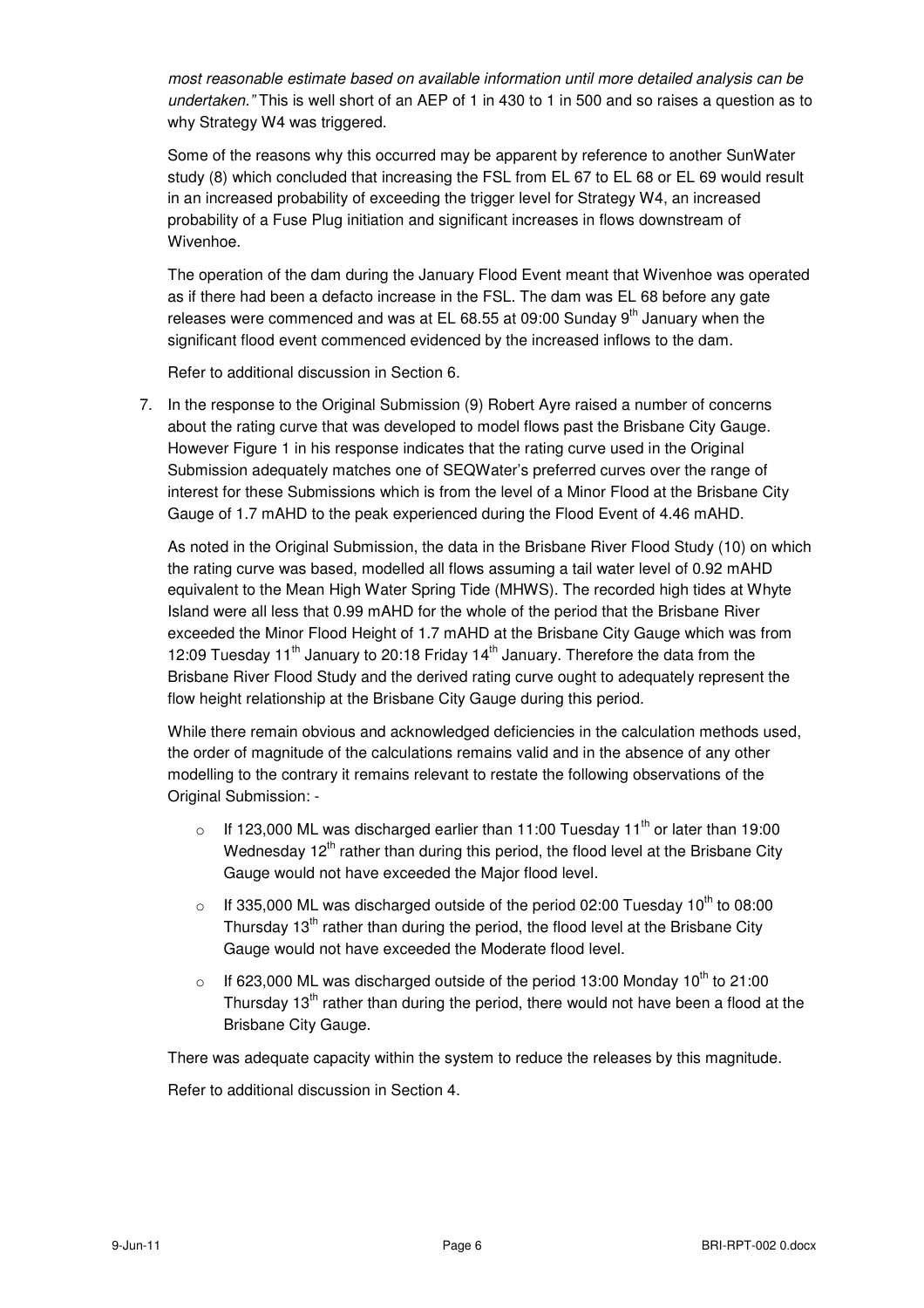## 3. DAM CHARACTERISTICS

The following are considered as key characteristics of the dams and have been retained from the Original Submission: -

#### 3.1 Wivenhoe

| Item<br><b>No</b> | <b>Characteristic</b>                                                              | Value      | <b>Capacity ML</b> | <b>Source</b>    |
|-------------------|------------------------------------------------------------------------------------|------------|--------------------|------------------|
| W1                | Spillway Fixed Crest Level                                                         | 57 mAHD    | 414,000            | Page 19 (5)      |
| W <sub>2</sub>    | Full Supply Level (FSL)                                                            | 67 mAHD    | 1,165,000          | Page 19 (5)      |
| W3                | Minimum Level for Opening<br>Gates                                                 | 67.25 mAHD | 1,192,500          | Section 8.3 (5)  |
| W4                | Top of Closed Radial Gate                                                          | 73 mAHD    | 1,926,000          | Page 19 (5)      |
| W <sub>5</sub>    | Limit of land acquired by the<br>Corporation to provide<br>temporary flood storage | 75 mAHD    | 2,232,000          | Section 8.1 (11) |
| W <sub>6</sub>    | 1 <sup>st</sup> (Central) Fuse Plug Trigger<br>Point                               | 75.7 mAHD  | 2,347,000          | Page 20 (5)      |
| W7                | 2 <sup>nd</sup> (Right) Fuse Plug Trigger<br>Point                                 | 76.2 mAHD  | 2,442,000          | Page 20 (5)      |
| W8                | 3 <sup>rd</sup> (Left) Fuse Plug Trigger<br>Point                                  | 76.7 mAHD  | 2,537,000          | Page 20 (5)      |
| W9                | <b>Evaluation Design Flood Level</b>                                               | 77 mAHD    | 2,566,000          | Page 19 (5)      |
| W10               | Main Embankment Crest Level                                                        | 79.1 mAHD  | 2,953,600          | Page 19 (5)      |
| W11               | Top of Wave Wall                                                                   | 79.9 mAHD  | 3,112,000          | Page 19 (5)      |
| W12               | Saddle Dam                                                                         | 80 mAHD    | 3,132,000          | Page 19 (5)      |
| W13               | Bottom of Radial Gates (Open)                                                      | 73 mAHD    | 1,926,000          | Page 56 (5)      |
| W14               | Top of Radial Gates (Open)                                                         | 80.3 mAHD  |                    | Page 56 (5)      |
| W <sub>15</sub>   | Maximum Level during<br>Tuesday 11 <sup>th</sup>                                   | 74.51 mAHD | 2,154,580          |                  |
| W16               | Maximum Level for period                                                           | 74.85 mAHD | 2,208,300          |                  |
| W17               | 191% Capacity                                                                      |            | 2,225,605          |                  |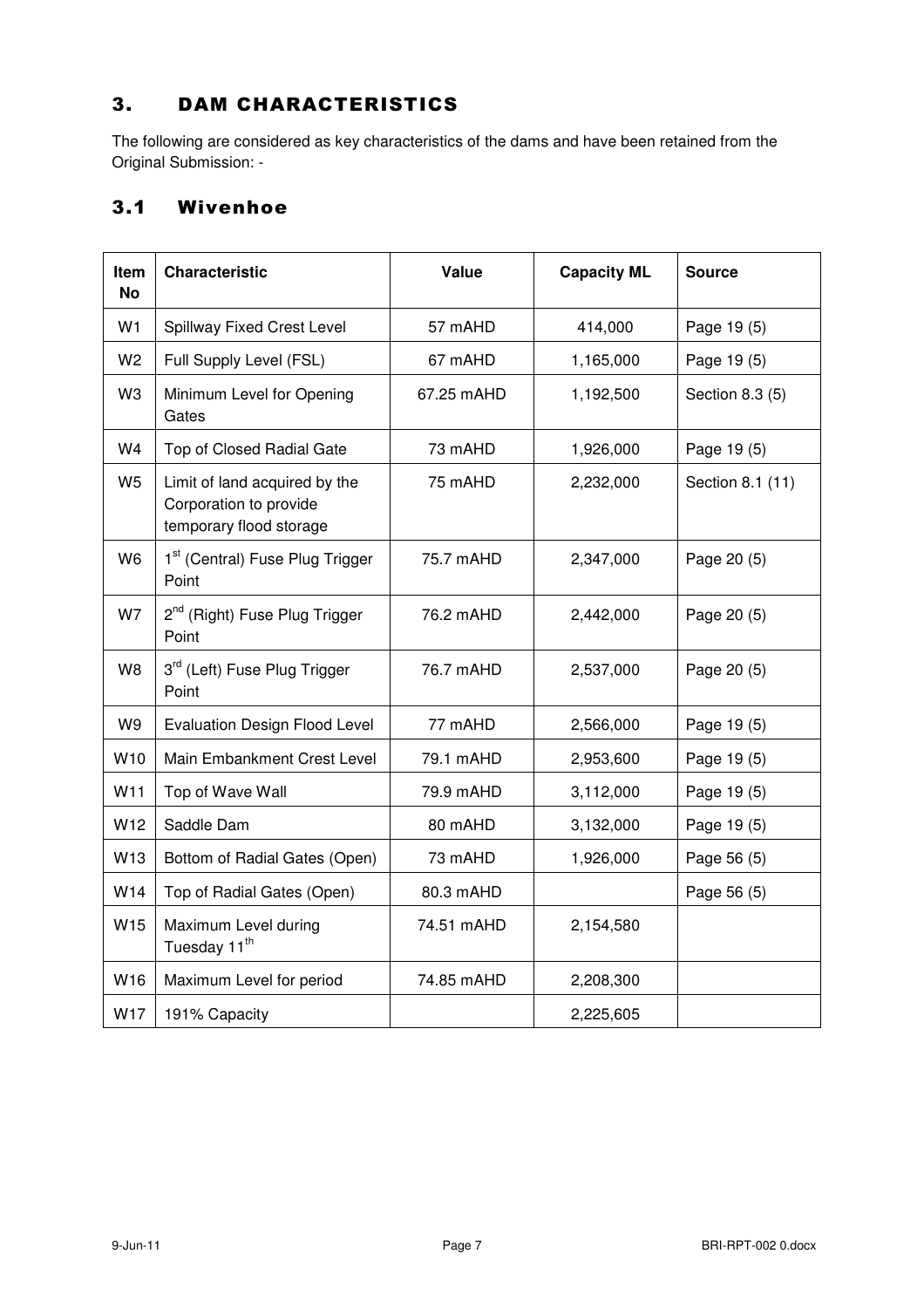## 3.2 Somerset

| <b>Item</b><br><b>No</b> | <b>Characteristic</b>                            | Value       | <b>Capacity ML</b> | <b>Source</b>                                                 |
|--------------------------|--------------------------------------------------|-------------|--------------------|---------------------------------------------------------------|
| S <sub>1</sub>           | Full Supply Level (FSL)                          | 99 mAHD     | 379,800            | Page 77 (5)                                                   |
| S <sub>2</sub>           | <b>Spillway Fixed Crest Level</b>                | 100.45 mAHD | 445,640            | Page 77 (5)                                                   |
| S <sub>3</sub>           | Sluice & Regulator Trigger<br>Level              | 102.25 mAHD | 539,000            | Page 77 (5)                                                   |
| S <sub>4</sub>           | Crest level                                      | 107.46 mAHD | 900,728            | Page 77 (5)                                                   |
| S5                       | Top of Deck                                      | 112.34 mAHD | 1,129,800          | Page 77 (5)                                                   |
| S <sub>6</sub>           | <b>Flood Storage</b>                             |             | 520,887            | SEQWater advice<br>to Australian 22 <sup>nd</sup><br>Feb 2011 |
| S7                       | Maximum Level during<br>Tuesday 11 <sup>th</sup> | 104.42 mAHD | 672,988            |                                                               |
| S <sub>8</sub>           | Maximum Level for period                         | 104.96 mAHD | 709,948            |                                                               |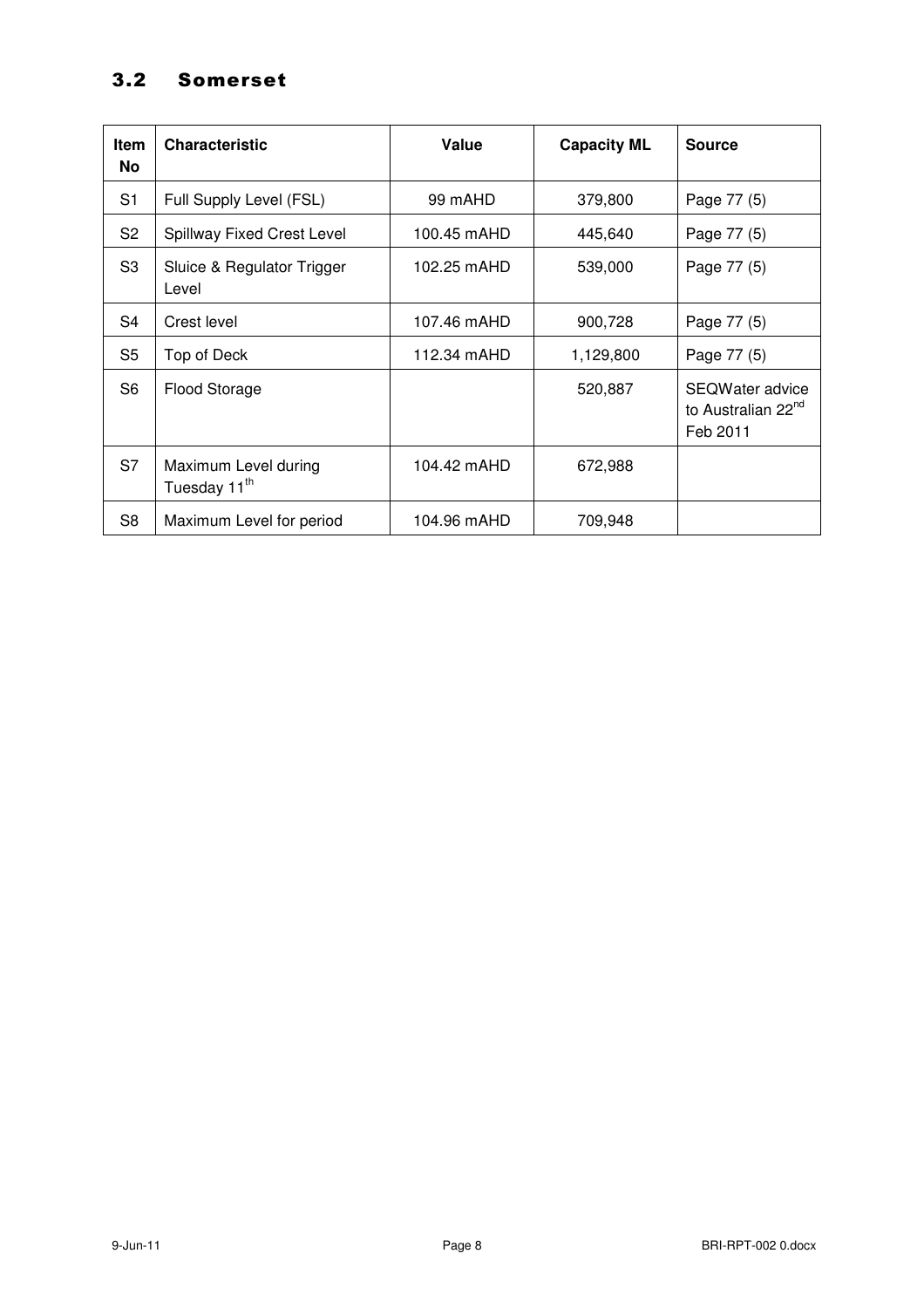#### 4. BRISBANE CITY GAUGE RATING CURVES

#### 4.1 SEQWater

SEQWater has provided two sets of graphs showing rating curves for the Brisbane City Gauge, the first in their response to the Original Submission at "QFCI\_Exhibit\_20\_Statement\_of\_Rober\_Ayre\_11-4-11 Response to the Submission of Michael O'Brien Witness Statement of Robert Arnold Ayre" (9)



In the remainder of this submission this is referred to as the first graph.

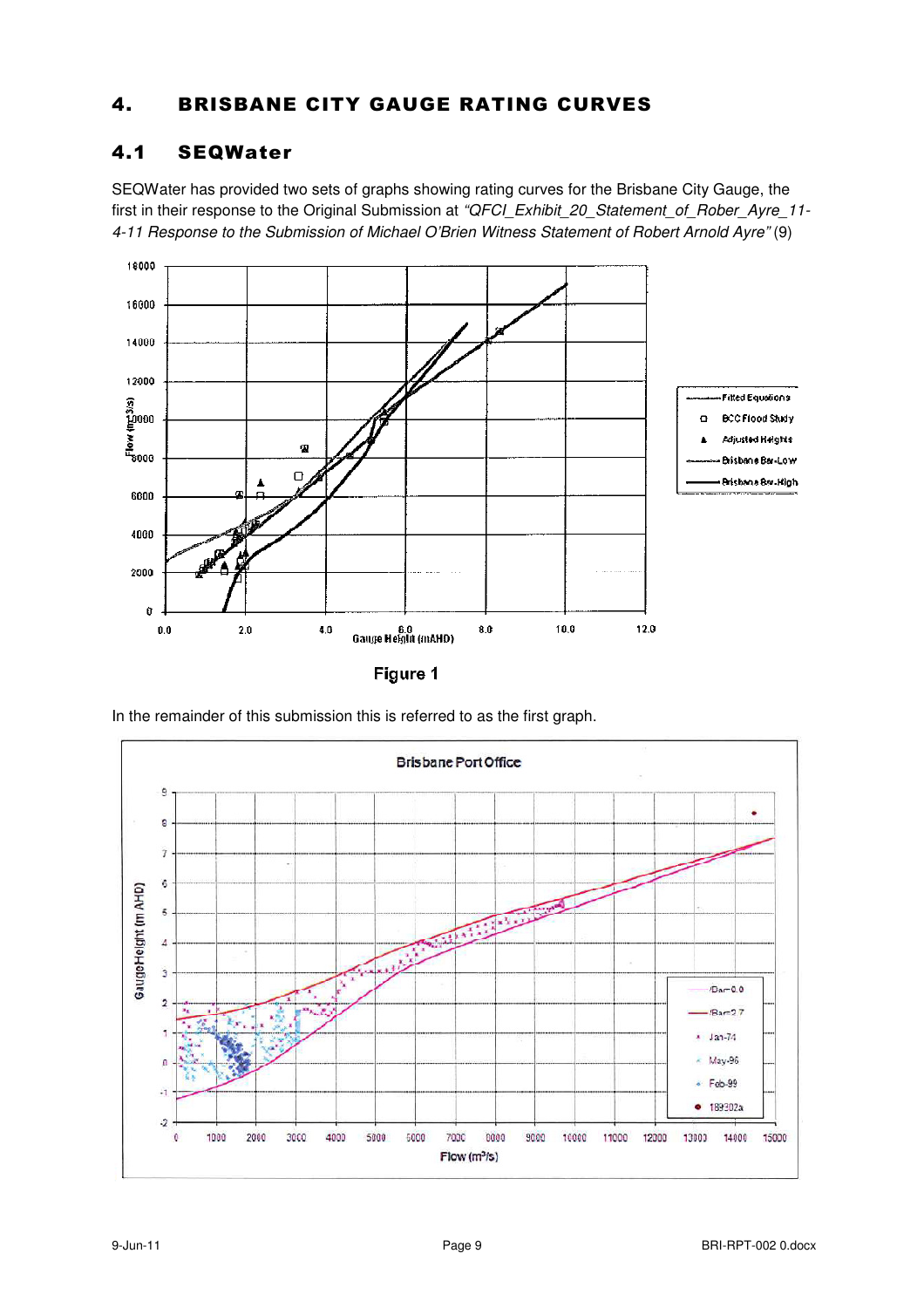The second graph showing rating curves for the Brisbane City Gauge was provided in the Second Statement of Terrence Alwyn Malone "Seqwater\_Malone\_Terrence\_Alwyn\_2<sup>nd</sup>\_11.04.11" (12)

In the remainder of this submission this is referred to as the second graph.

These graphs appear to provide the same data but are plotted differently. The first graph (provided in Exhibit 20) merely indicates that that the rating curves are for the Brisbane Bar at Low Tide and the Brisbane Bar at High Tide, but includes no information in relation to the actual tide heights. However at paragraph 32 Robert Ayre indicates that "These relationships are based on numerical hydraulic models of low tide and high tide at the Brisbane Bar (0.0mAHD and 2.7mAHD respectively)."

The second graph included in the Statement of Terrence Alwyn Malone indicates that the curves are for " $Bar=0.0$  and  $Bar=2.7$ ".

Tide heights at the Brisbane Bar are not generally reported in mAHD, but instead are referenced to a Prediction Datum which is 1.24 metres lower than 0.00 mAHD. A tide of 2.7 m at the Brisbane Bar is close to the Highest Astronomical Tide and therefore a tide of 2.7 mAHD at the Brisbane Bar would represent a tide of 1.24 metres above the Highest Astronomical Tide which is an unlikely reference point.

It is therefore suspected that the 0.0 mAHD and 2.7 mAHD used by Robert Ayre should instead be tide heights in metres referenced to the Brisbane Bar datum and not mAHD. This would mean that the first graph is then fully consistent with the second graph included in the Statement of Terrence Alwyn Malone. Both rating curves would therefore be for 0.0 m to 2.7 m at the Brisbane Bar or minus 1.24 mAHD to 1.46 mAHD.

#### 4.2 Original Submission

Attachment 2 of the Original Submission (7) detailed the development of a Rating Curve for Brisbane City Gauge based primarily on data sourced from the Brisbane River Flood Study (10).

In the response to the Original Submission (7) Robert Ayre raised a number of concerns about this rating curve. However the first graph above, which includes a plot of this rating curve, demonstrates that the developed rating curve used in the Original Submission adequately matches one of SEQWater's preferred curves over the range of interest for these submissions. This range of interest is from the level of a Minor Flood at the Brisbane City Gauge which is 1.7 mAHD through to the peak experienced during the Flood Event of 4.46 mAHD.

As noted in the Original Submission, the data in the Brisbane River Flood Study (6) on which the rating curve was based, modelled all flows assuming a tail water level of 0.92 mAHD equivalent to the Mean High Water Spring Tide (MHWST). 0.92 mAHD at Whyte Island is equivalent to a tide of 2.16 m at the Brisbane Bar. It can be seen from reference to the first graph that the developed rating curve is close to the SEQWater prefer rating curve for a tide of 0 m at the Brisbane Bar.

It remains of some concern that the data taken from the Brisbane River Flood Study (6) which is said to assume a tail water level of 0.92 mAHD (i.e. 2.16 m at the Brisbane Bar) is substantially close to the SEQWater preferred rating curve for a tide of 0 m at the Brisbane Bar. This warrants further investigation of the data used in the Brisbane River Flood Study and or the SEQWater provided rating curves. But this consideration is outside the scope of this submission.

The recorded high tides at Whyte Island were all less that 0.99 mAHD for the whole of the period that the Brisbane River exceeded the Minor Flood Height of 1.7 mAHD at the Brisbane City Gauge which was from 12:09 Tuesday 11<sup>th</sup> January through to 20:18 Friday 14<sup>th</sup> January. Therefore the data from the Brisbane River Flood Study and the rating curve developed for the Original Submission ought to adequately represent the flow height relationship at the Brisbane City Gauge during this period.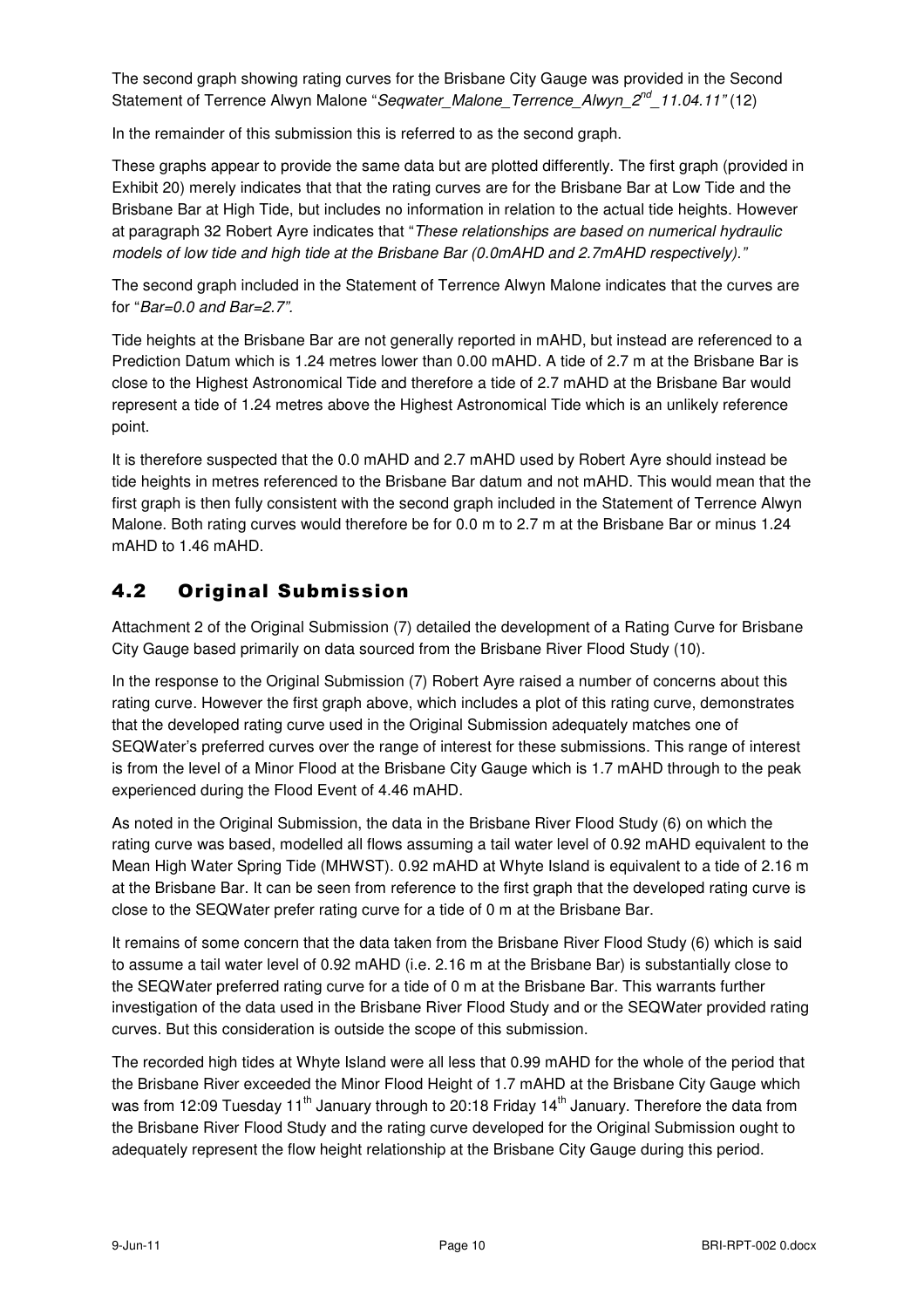At no stage during this period did the high tide at Whyte Island reach the 1.6 mAHD noted in paragraph 33 of the response by Robert Ayre (9).

| High tides at Whyte Island (13) during the relevant period were: - |  |  |  |  |
|--------------------------------------------------------------------|--|--|--|--|
|--------------------------------------------------------------------|--|--|--|--|

| Date and Time                       | <b>Whyte Island</b> |
|-------------------------------------|---------------------|
|                                     | (mAHD)              |
| 02:12 Wednesday 12th Jan            | 0.93                |
| 13:35 Wednesday 12th Jan            | 0.99                |
| 03:06 Thursday 13 <sup>th</sup> Jan | 0.91                |
| 14:39 Thursday 13th Jan             | 0.75                |
| 04:04 Friday 14 <sup>th</sup> Jan   | 0.91                |
| 15:40 Friday 14 <sup>th</sup> Jan   | 0.59                |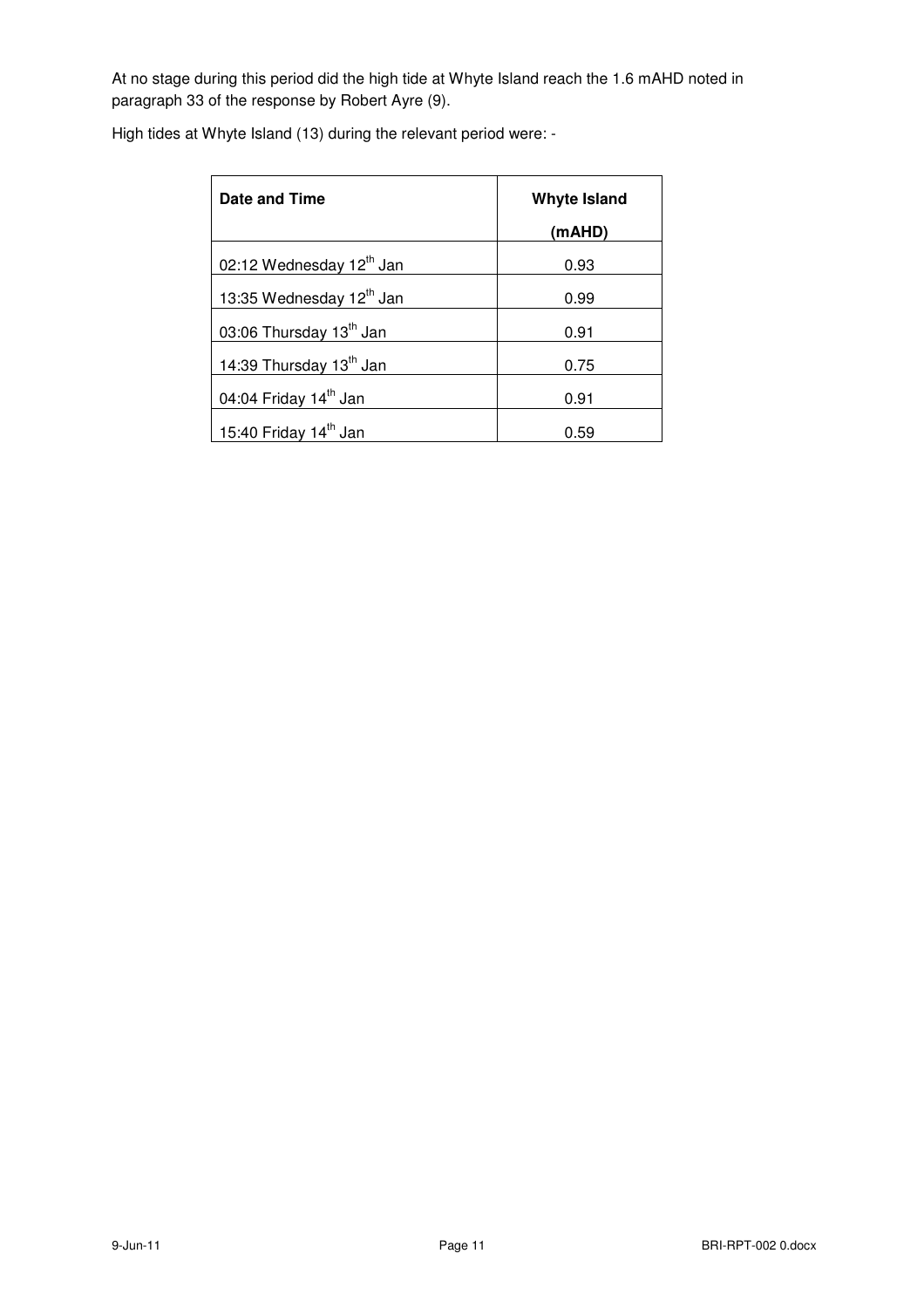## 5. ACCURACY OF SEQWATER MODELS

At point 3(i) in the second witness statement dated  $11<sup>th</sup>$  April 2011 Terence Alwyn Malone (12) makes the point: -

"It should be noted that these results are based upon a hydrologic model, when a hydrodynamic model would be more appropriate and expected to give more accurate results. I do not have a working hydrodynamic model but SEQWater have commissioned SKM to get the Hydrodynamic model used by the Wivenhoe Alliance Spillway Augmentation Study working. However, the results are indicative of the relative impact of the suggested change in release strategy"

Some idea of the potential inaccuracies by relying on the hydrologic modelling can be gained by examining the relationship between flow rates and the height at the Brisbane City Gauge shown in Figures 8.10.2 and 8.10.3 in the Flood Event Report (3) specifically Case 1 which represents the actual flood event.

Case 1 in Figure 8.10.3 completely fails to identify the minor peak of 4.3 mAHD which occurred at the Brisbane City gauge at 17:03 Wednesday  $12<sup>th</sup>$  Jan. The modelled height at the time of the minor peak is scaled at 3.7 mAHD which represents an error of 0.6 mAHD between the actual height recorded at the Brisbane City Gauge and the modelled height at that time.

The following additional data has been scaled from Figures 8.10.2 and 8.10.3 in the Flood Event Report (3) for Case 1

- Figure 8.10.3 indicates a predicted peak height of 4.47 mAHD at 03:08 Thursday 13<sup>th</sup> January which corresponds quite closely with the recorded peak height of 4.46 mAHD at 02:57 Thursday 13<sup>th</sup>.
- Figure 8.10.2 indicates a peak flow of 9,378 m<sup>3</sup>/sec at 05:42 Thursday 13<sup>th</sup> January which is slightly later than the actually recorded peak height which occurred at 02:57 Thursday 13<sup>th</sup>.

Based on the quote below from this witness statement (12), it is believed that 9,300 m<sup>3</sup>/sec is the figure actually calculated from the hydrologic model flow and 9,300  $\text{m}^3\text{/sec}$  has been used subsequently.

Again referring the rating curves provided by SEQWater and referenced in Section 4.1 above a flow of 9300 m<sup>3</sup>/sec would be expected to result in the following heights at the Brisbane City Gauge: -

- Utilising the first graph between 4.66 mAHD and 5.2 mAHD for a tide height at the Brisbane Bar of 0.0 m and 2.7 m respectively.
- Utilising the second graph, between 4.43 mAHD and 5.0 mAHD for a tide height at the Brisbane Bar of 0.0 m and 2.7 m respectively.

This range depends on the tide height at the Brisbane Bar of 0.0 m or 2.7 m respectively (or minus 1.24 mAHD to 1.46 mAHD). Given that a high tide of 0.91 mAHD was recorded at Whyte Island at 03:06 Thursday 13<sup>th</sup> January, a flow of 9,300 m<sup>3</sup>/sec would be expected to result in a height at the Brisbane City Gauge at towards the upper end of the above ranges of 4.43 mAHD to 5.2 mAHD. This is not the case and the hydrologic model instead provides an estimated height of 4.46 mAHD, very close to the lowest possible estimate.

At points 3(a) and 3(b) in the second witness statement dated 11<sup>th</sup> April 2011 Terence Alwyn Malone states that: -

A gauging or flow measurement was undertaken by a Joint Seqwater and Department of Environment and Resource Management hydrographic team on the evening of 12 January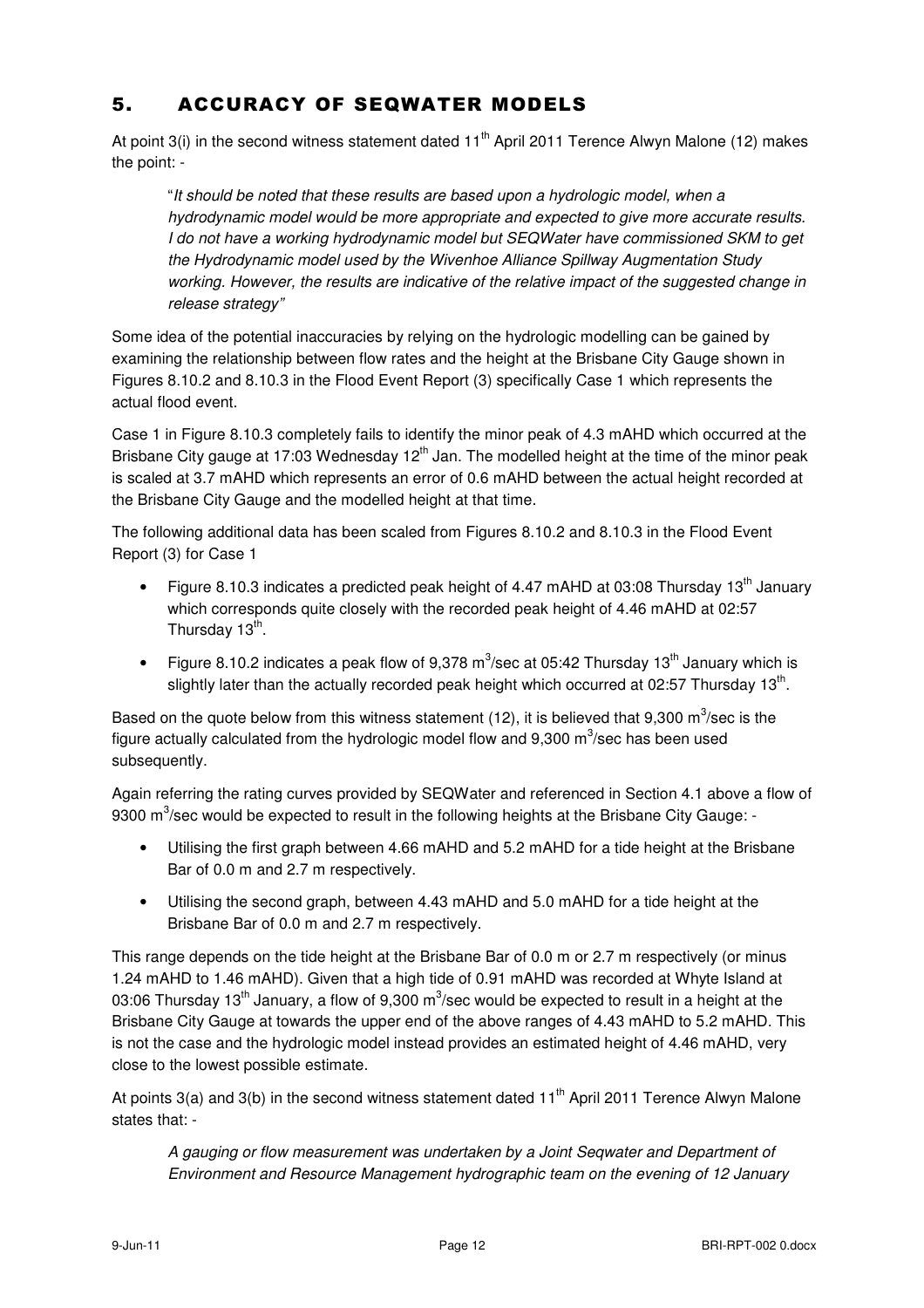2011 from Jindalee Bridge, just downstream of Moggill. In practice, the peak flow at Jindalee is the same as that at Moggill. The flow measured at this location around the peak of the event was about 9,800m<sup>3</sup>/sec.

A hydrologic model of the catchment adopting the Wivenhoe actual release hydrograph gives 9,300 $m^3$ /sec at Jindalee, which is reasonably consistent with the magnitude and timing of the measured peak

As noted above, the hydrologic model predicted a peak flow of 9,378 m $^3$ /sec at 05:42 Thursday 13 $^{\rm th}$ January compared to measured peak flow of 9,800 m<sup>3</sup>/sec at Jindalee on the evening of Wednesday 12<sup>th</sup> January. It is considered much more likely that the minor peak of 4.3 mAHD which occurred at the Brisbane City gauge at 17:03 Wednesday 12<sup>th</sup> January corresponds to peak flow at the Brisbane City Gauge. If this is correct it would indicate that the hydrologic model predicted the timing of the peak flow approximately 12 ½ hours later than it actually occurred.

In summary this indicates a number of significant deficiencies in the hydrologic model used to develop Case 1 in Figures 8.10.2 and 8.10.3 of the Flood Event Log: -

- The predicted time for the peak flow at the Brisbane City Gauge appears to be some 12  $\frac{1}{2}$ hours later than it actually occurred.
- It fails to predict the minor peak at the Brisbane City Gauge and is in error by approximately 0.6 m at the time of the minor peak.
- The predicted peak height at the Brisbane City Gauge requires a tide at Whyte Island of close to minus 1.24 mAHD while it was actually closer to 0.91 mAHD. This is likely to represent an error in the predicted height at the Brisbane City Gauge of around 0.5 m.

Presumably these same deficiencies would be repeated in the output from this hydrologic model for other scenarios analysed by SEQWater.

At paragraph 33 in Robert Ayre's response to the Original Submission (9) he states that: -

It should be noted that the peak level recorded at Whyte Island, the most downstream ALERT gauge, during the January 2011 Flood Event was approximately 1.6mAHD.

I do not have access to the data for the whole period of the flood event, but none of the high tides was above 0.99 mAHD during the period of flooding in Brisbane.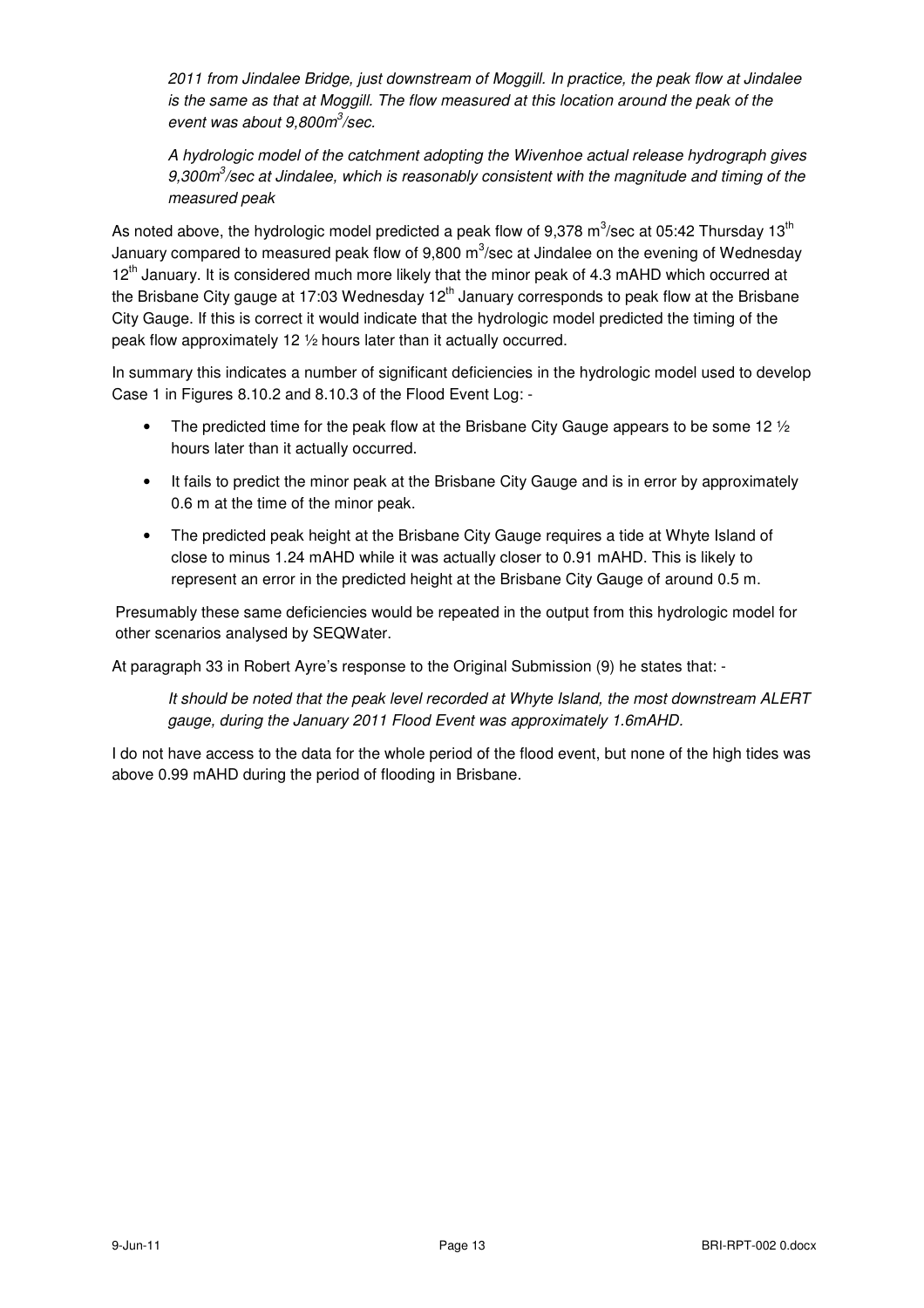## 6. MAGNITUDE OF FLOOD EVENT

## 6.1 Flood Volume

Page ii Executive Summary of the Flood Event Report (3) SEQWater states "The volume of total inflow into Wivenhoe Dam during the Event was 2,650,000ML. This volume is almost double (190%) the comparable volume of inflow from the January 1974 flood event, and comparable with the flood of 1893." However it is believed that this inflow into Wivenhoe can only be obtained if the total inflow to the dam is calculated for the whole of the period between Thursday 6th January 2011 and Wednesday 19th January 2011.

If the calculation is limited to the period from 09:00 Sunday 9th January, when the major inflows to the dam commenced, to 24:00 Wednesday 12th January when the inflows from the major event substantially ceased, the total inflow to Wivenhoe was around 2,033,943 ML which included 400,532 ML of releases from Somerset.

## 6.2 AEP of Flood

Studies, carried out prior to the January Flood Event and subsequent to the installation of the Fuse Plugs, forecast that the trigger level for Strategy W4 (i.e. 74 mAHD) would have an AEP in the range of 1 in 430 to 1 in 500 and that Fuse Plug initiation would have an AEP in the range of 1 in 4,500 to 1 in 6,000. Refer GHD study for SEQWater in December 2009 (6).

It remains an unresolved concern that the January event exceeded the trigger level for Strategy W4 and almost resulted in initiation of a Fuse Plug when the estimated AEP of the Flood Event is substantially less than 1 in 4,500 and likely to be less than 1 in 500. Mark Babister in paragraph 81 of his report to the Commission (7) noted "The assessment in the SKM report that the January 2011 flood event "exceeds 1 in 100 AEP" is considered the most reasonable estimate based on available information until more detailed analysis can be undertaken."

Some of the reasons why this occurred may be apparent by reference to another SunWater study investigating the potential increase in the FSL from EL 67 to EL 68 or EL 69 (8). This study indicated that there would be an increased probability of exceeding the trigger level for Strategy W4, an increased probability of a Fuse Plug initiation and significant increases in flows downstream of Wivenhoe resulting from an increase in the FSL e.g.: -

- A 45% increase in downstream flows in the 96hr Q200 for a FSL of EL 68.
- A 68% increase in downstream flows in the 120hr Q100 downstream flows for a FSL of EL 69.

The operation of the dam during the January Flood Event meant that Wivenhoe was operated as if there had been a defacto increase in the FSL. The dam was EL 68 before any gate releases were commenced and was at EL 68.55 at 09:00 Sunday 9th January when the major inflows to the dam from the significant flood event commenced.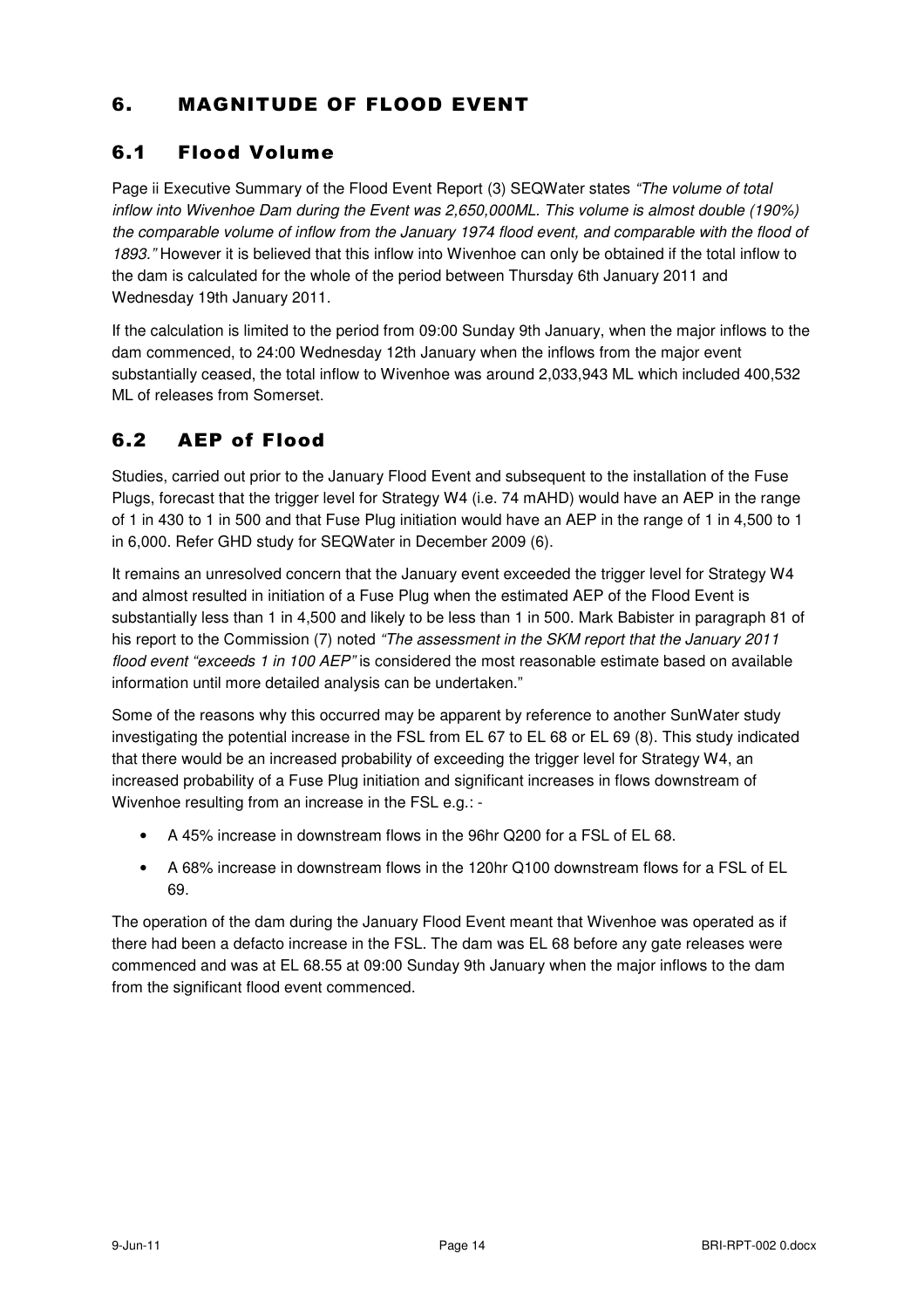## 7. MODELLING OF IMPACT OF WIVENHOE RELEASES

Section 7.3 of the original submission referred to the SEQWater assessment of the impact of releases from Wivenhoe on flows at the Brisbane City Gauge in Section 8 of the Flood Event Report (3).

It was noted that despite the number of cases examined, SEQWater had made no assessment of the actual contribution of the releases from Wivenhoe to the peak of the flood, but simply looked at Wivenhoe releases alone and compared it with the actual flood.

In addition it was noted that it would be important to understand the impact that very high releases from Wivenhoe on Tuesday 11<sup>th</sup> had on the incoming flows from Lockyer Creek and the Bremer River.

It was also pointed out that overestimation of the flows past the City Gauge would reduce the apparent contribution to the flood from releases from Wivenhoe and conversely underestimation of the flows at the City Gauge would increase the apparent contribution of releases from Wivenhoe.

It was suggested that the Commission could consider the following: -

**To make a proper assessment of the contribution of the releases from Wivenhoe to the flood in Brisbane it is essential to make an assessment of the flows past the Brisbane City Gauge during the event.**

**SEQWater has not made an assessment of the contribution of the releases from Wivenhoe to the actual flood in Brisbane.**

SEQWater has now provided additional information to the Flood Commission of Inquiry, made publicly available on March 9<sup>th</sup> 2011, which would enable an analysis of SEQWater's calculated flows in the Bremer River and Lockyer Creek for the cases reported by SEQWater. This data is included in the spreadsheet attached to the witness statements entitled "Sunwater Schedule 1 to Statement of Rob Ayre.xls"

#### 7.1 Lockyer Creek

The table below compares the flows modelled by SEQWater for Lockyer Creek against the recorded stream heights and implied flows provided by DERM for the Rifle Range gauge 143210B on Lockyer Creek (14). The Rifle Ridge gauge indicates the total flows from Lockyer Creek.

| Date and Time    | <b>SEQWater</b><br><b>Modelled</b><br><b>Flow</b> | <b>DERM</b><br>provided<br>flows | <b>SEQWater</b><br><b>DERM</b> | Date and Time    | <b>SEQWater</b><br><b>Modelled</b><br><b>Flow</b> | <b>DERM</b><br>provided<br>flows | <b>SEQWater</b><br><b>DERM</b> |
|------------------|---------------------------------------------------|----------------------------------|--------------------------------|------------------|---------------------------------------------------|----------------------------------|--------------------------------|
|                  | $m^3$ /sec                                        | $m^3$ /sec                       | %                              |                  | $m^3$ /sec                                        | $m^3$ /sec                       | %                              |
| 09:00 Fri 07 Jan | 393                                               | 363                              | 108%                           | 21:00 Mon 10 Jan | 862                                               | 713                              | 121%                           |
| 10:00 Fri 07 Jan | 427                                               | 359                              | 119%                           | 22:00 Mon 10 Jan | 875                                               | 721                              | 121%                           |
| 11:00 Fri 07 Jan | 447                                               | 353                              | 127%                           | 23:00 Mon 10 Jan | 879                                               | 728                              | 121%                           |
| 12:00 Fri 07 Jan | 466                                               | 347                              | 135%                           | 00:00 Tue 11 Jan | 874                                               | 736                              | 119%                           |
| 13:00 Fri 07 Jan | 486                                               | 338                              | 144%                           | 01:00 Tue 11 Jan | 863                                               | 740                              | 117%                           |
| 14:00 Fri 07 Jan | 505                                               | 330                              | 153%                           | 02:00 Tue 11 Jan | 850                                               | 767                              | 111%                           |
| 15:00 Fri 07 Jan | 522                                               | 320                              | 163%                           | 03:00 Tue 11 Jan | 837                                               | 786                              | 106%                           |
| 16:00 Fri 07 Jan | 538                                               | 311                              | 173%                           | 04:00 Tue 11 Jan | 824                                               | 813                              | 101%                           |
| 17:00 Fri 07 Jan | 551                                               | 303                              | 182%                           | 05:00 Tue 11 Jan | 814                                               | 888                              | 92%                            |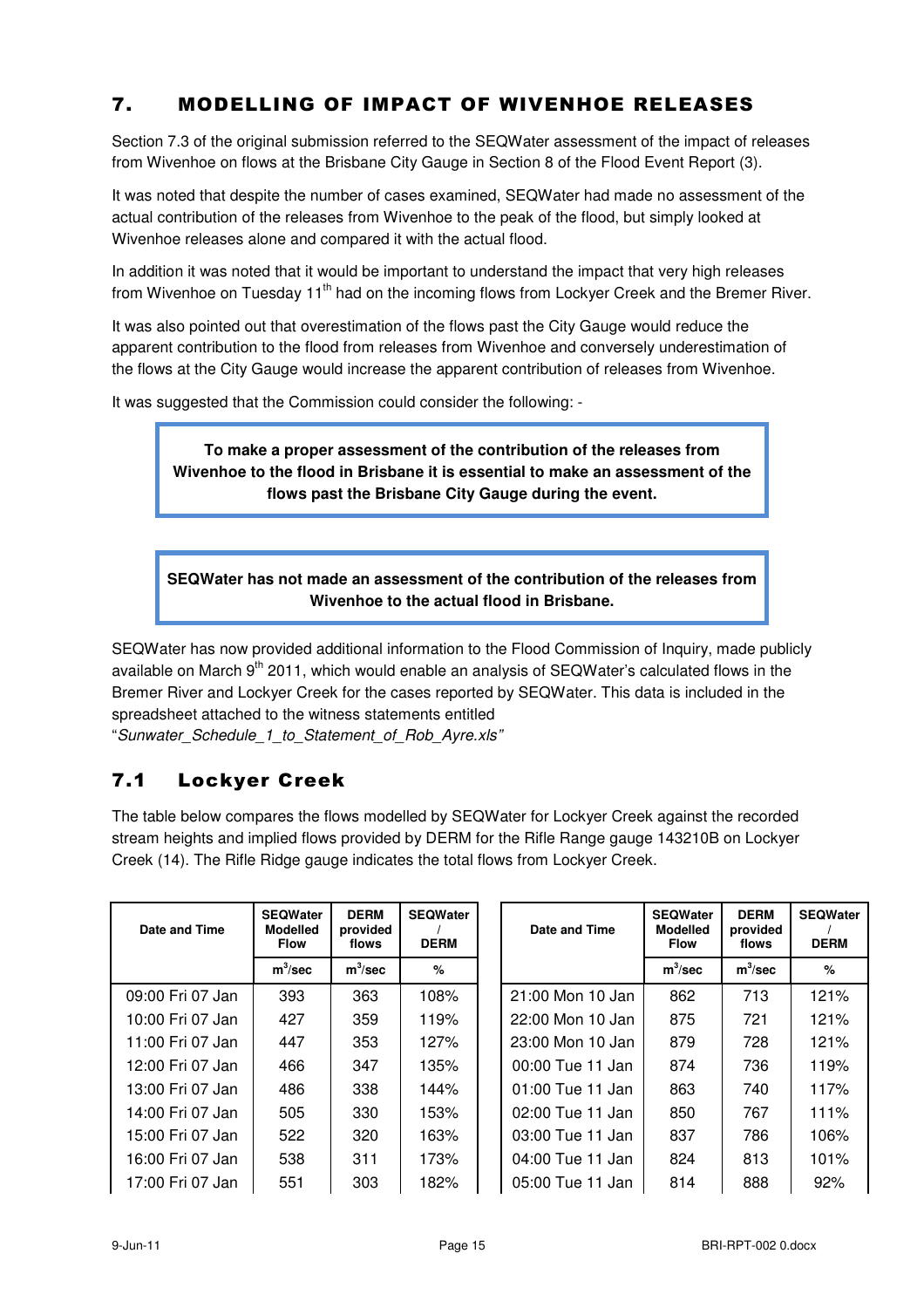| Date and Time                        | <b>SEQWater</b><br><b>Modelled</b><br><b>Flow</b> | <b>DERM</b><br>provided<br>flows | <b>SEQWater</b><br><b>DERM</b> | Date and Time                        | <b>SEQWater</b><br><b>Modelled</b><br><b>Flow</b> | <b>DERM</b><br>provided<br>flows | <b>SEQWater</b><br><b>DERM</b> |
|--------------------------------------|---------------------------------------------------|----------------------------------|--------------------------------|--------------------------------------|---------------------------------------------------|----------------------------------|--------------------------------|
|                                      | $m^3$ /sec                                        | $m^3$ /sec                       | $\%$                           |                                      | $m^3$ /sec                                        | $m^3$ /sec                       | %                              |
| 18:00 Fri 07 Jan                     | 562                                               | 295                              | 190%                           | 06:00 Tue 11 Jan                     | 889                                               | 981                              | 91%                            |
| 19:00 Fri 07 Jan                     | 570                                               | 290                              | 197%                           | 07:00 Tue 11 Jan                     | 1115                                              | 1072                             | 104%                           |
| 20:00 Fri 07 Jan                     | 574                                               | 284                              | 202%                           | 08:00 Tue 11 Jan                     | 1387                                              | 1174                             | 118%                           |
| 21:00 Fri 07 Jan                     | 576                                               | 282                              | 204%                           | 09:00 Tue 11 Jan                     | 1616                                              | 1254                             | 129%                           |
| 22:00 Fri 07 Jan                     | 574                                               | 280                              | 205%                           | 10:00 Tue 11 Jan                     | 1842                                              | 1356                             | 136%                           |
| 23:00 Fri 07 Jan                     | 571                                               | 280                              | 204%                           | 11:00 Tue 11 Jan                     | 2146                                              | N/A                              | N/A                            |
| 00:00 Sat 08 Jan                     | 565                                               | 281                              | 201%                           | 12:00 Tue 11 Jan                     | 2465                                              | N/A                              | N/A                            |
| 01:00 Sat 08 Jan                     | 557                                               | 283                              | 197%                           | 13:00 Tue 11 Jan                     | 2789                                              | N/A                              | N/A                            |
| 02:00 Sat 08 Jan                     | 548                                               | 288                              | 191%                           | 14:00 Tue 11 Jan                     | 3196                                              | N/A                              | N/A                            |
| 03:00 Sat 08 Jan                     | 538                                               | 293                              | 184%                           | 15:00 Tue 11 Jan                     | 3461                                              | N/A                              | N/A                            |
| 04:00 Sat 08 Jan                     | 527                                               | 297                              | 177%                           | 16:00 Tue 11 Jan                     | 3516                                              | N/A                              | N/A                            |
| 05:00 Sat 08 Jan                     | 516                                               | 300                              | 172%                           | 17:00 Tue 11 Jan                     | 3533                                              | N/A                              | N/A                            |
| 06:00 Sat 08 Jan                     | 504                                               | 303                              | 166%                           | 18:00 Tue 11 Jan                     | 3542                                              | N/A                              | N/A                            |
| 07:00 Sat 08 Jan                     | 491                                               | 305                              | 161%                           | 19:00 Tue 11 Jan                     | 3532                                              | N/A                              | N/A                            |
| 08:00 Sat 08 Jan                     | 479                                               | 306                              | 156%                           | 20:00 Tue 11 Jan                     | 3501                                              | N/A                              | N/A                            |
| 09:00 Sat 08 Jan                     | 466                                               | 305                              | 153%                           | 21:00 Tue 11 Jan                     | 3457                                              | N/A                              | N/A                            |
| 10:00 Sat 08 Jan                     | 453                                               | 303                              | 150%                           | 22:00 Tue 11 Jan                     | 3410                                              | N/A                              | N/A                            |
| 11:00 Sat 08 Jan                     | 441                                               | 299                              | 148%                           | 23:00 Tue 11 Jan                     | 3365                                              | N/A                              | N/A                            |
| 12:00 Sat 08 Jan                     | 428                                               | 293                              | 146%                           | 00:00 Wed 12 Jan                     | 3327                                              | N/A                              | N/A                            |
| 13:00 Sat 08 Jan<br>14:00 Sat 08 Jan | 416                                               | 286                              | 145%                           | 01:00 Wed 12 Jan                     | 3295                                              | N/A                              | N/A<br>N/A                     |
| 15:00 Sat 08 Jan                     | 404                                               | 278<br>269                       | 146%<br>146%                   | 02:00 Wed 12 Jan<br>03:00 Wed 12 Jan | 3266                                              | N/A                              | N/A                            |
| 16:00 Sat 08 Jan                     | 393<br>382                                        | 259                              | 148%                           | 04:00 Wed 12 Jan                     | 3237<br>3204                                      | N/A<br>N/A                       | N/A                            |
| 17:00 Sat 08 Jan                     | 371                                               | 249                              | 149%                           | 05:00 Wed 12 Jan                     | 3165                                              | N/A                              | N/A                            |
| 18:00 Sat 08 Jan                     | 361                                               | 239                              | 151%                           | 06:00 Wed 12 Jan                     | 3118                                              | N/A                              | N/A                            |
| 19:00 Sat 08 Jan                     | 351                                               | 233                              | 151%                           | 07:00 Wed 12 Jan                     | 3061                                              | N/A                              | N/A                            |
| 20:00 Sat 08 Jan                     | 341                                               | 217                              | 157%                           | 08:00 Wed 12 Jan                     | 2994                                              | N/A                              | N/A                            |
| 21:00 Sat 08 Jan                     | 331                                               | 207                              | 160%                           | 09:00 Wed 12 Jan                     | 2917                                              | N/A                              | N/A                            |
| 22:00 Sat 08 Jan                     | 322                                               | 196                              | 164%                           | 10:00 Wed 12 Jan                     | 2832                                              | 1364                             | 208%                           |
| 23:00 Sat 08 Jan                     | 312                                               | 190                              | 165%                           | 11:00 Wed 12 Jan                     | 2740                                              | 1349                             | 203%                           |
| 00:00 Sun 09 Jan                     | 304                                               | 185                              | 164%                           | 12:00 Wed 12 Jan                     | 2641                                              | 1327                             | 199%                           |
| 01:00 Sun 09 Jan                     | 295                                               | 180                              | 164%                           | 13:00 Wed 12 Jan                     | 2539                                              | 1298                             | 196%                           |
| 02:00 Sun 09 Jan                     | 287                                               | 176                              | 163%                           | 14:00 Wed 12 Jan                     | 2433                                              | 1276                             | 191%                           |
| 03:00 Sun 09 Jan                     | 278                                               | 171                              | 162%                           | 15:00 Wed 12 Jan                     | 2326                                              | 1241                             | 187%                           |
| 04:00 Sun 09 Jan                     | 270                                               | 168                              | 161%                           | 16:00 Wed 12 Jan                     | 2219                                              | 1214                             | 183%                           |
| 05:00 Sun 09 Jan                     | 262                                               | 164                              | 160%                           | 17:00 Wed 12 Jan                     | 2113                                              | 1187                             | 178%                           |
| 06:00 Sun 09 Jan                     | 255                                               | 161                              | 159%                           | 18:00 Wed 12 Jan                     | 2009                                              | 1161                             | 173%                           |
| 07:00 Sun 09 Jan                     | 247                                               | 158                              | 157%                           | 19:00 Wed 12 Jan                     | 1907                                              | 1116                             | 171%                           |
| 08:00 Sun 09 Jan                     | 240                                               | 155                              | 155%                           | 20:00 Wed 12 Jan                     | 1808                                              | 1085                             | 167%                           |
| 09:00 Sun 09 Jan                     | 232                                               | 152                              | 153%                           | 21:00 Wed 12 Jan                     | 1713                                              | 1025                             | 167%                           |
| 10:00 Sun 09 Jan                     | 225                                               | 150                              | 150%                           | 22:00 Wed 12 Jan                     | 1622                                              | 968                              | 167%                           |
| 11:00 Sun 09 Jan                     | 235                                               | 148                              | 159%                           | 23:00 Wed 12 Jan                     | 1535                                              | 899                              | 171%                           |
| 12:00 Sun 09 Jan                     | 248                                               | 146                              | 170%                           | 00:00 Thu 13 Jan                     | 1451                                              | 819                              | 177%                           |
| 13:00 Sun 09 Jan                     | 245                                               | 145                              | 169%                           | 01:00 Thu 13 Jan                     | 1372                                              | 775                              | 177%                           |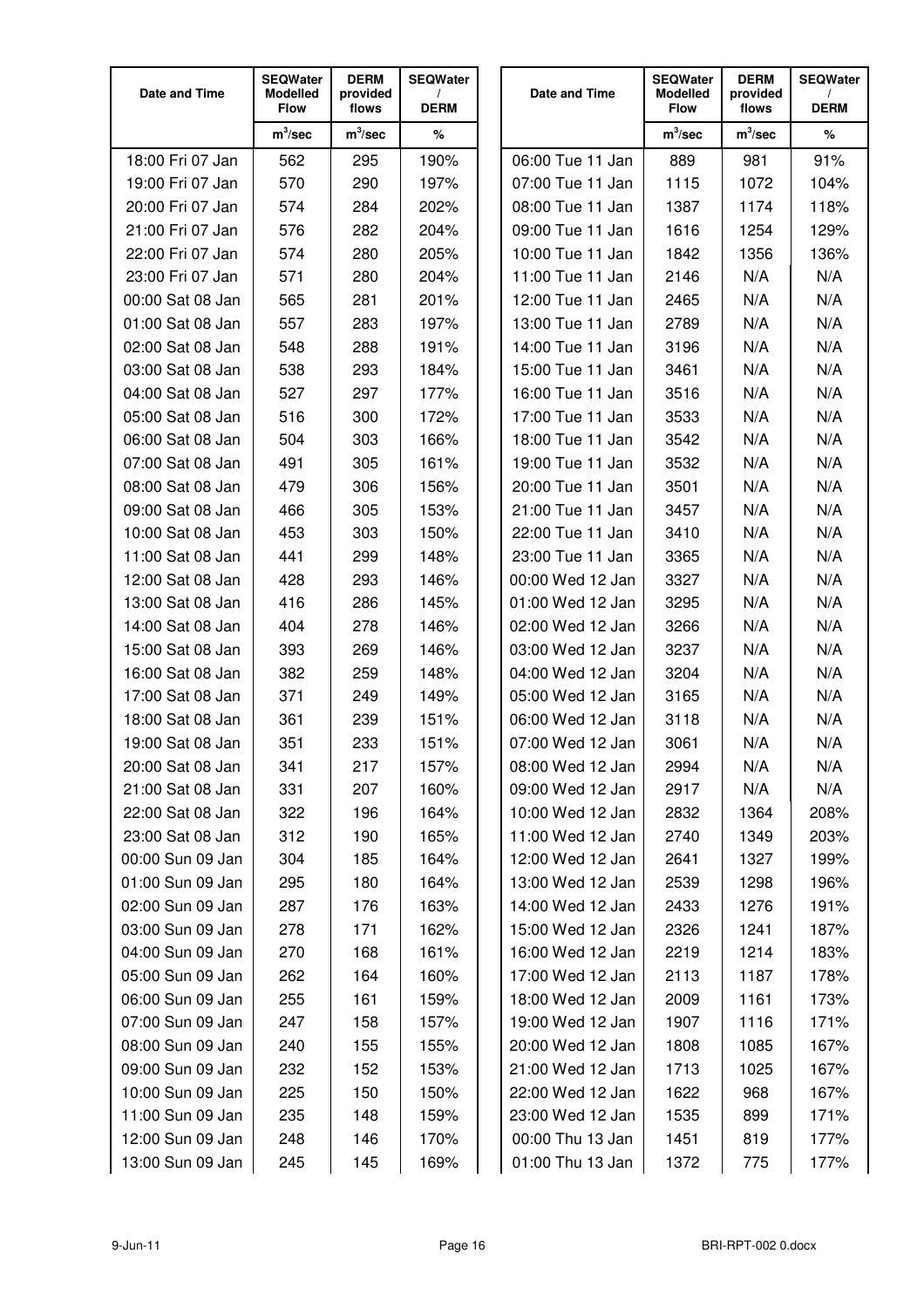| Date and Time    | <b>SEQWater</b><br><b>Modelled</b><br><b>Flow</b> | <b>DERM</b><br>provided<br>flows | <b>SEQWater</b><br><b>DERM</b> | Date and Time    | <b>SEQWater</b><br><b>Modelled</b><br><b>Flow</b> | <b>DERM</b><br>provided<br>flows | <b>SEQWater</b><br><b>DERM</b> |
|------------------|---------------------------------------------------|----------------------------------|--------------------------------|------------------|---------------------------------------------------|----------------------------------|--------------------------------|
|                  | $m^3$ /sec                                        | $m^3$ /sec                       | %                              |                  | $m^3$ /sec                                        | $m^3$ /sec                       | $\%$                           |
| 14:00 Sun 09 Jan | 240                                               | 143                              | 167%                           | 02:00 Thu 13 Jan | 1298                                              | 744                              | 174%                           |
| 15:00 Sun 09 Jan | 238                                               | 143                              | 166%                           | 03:00 Thu 13 Jan | 1227                                              | 710                              | 173%                           |
| 16:00 Sun 09 Jan | 262                                               | 144                              | 182%                           | 04:00 Thu 13 Jan | 1160                                              | 679                              | 171%                           |
| 17:00 Sun 09 Jan | 310                                               | 147                              | 211%                           | 05:00 Thu 13 Jan | 1097                                              | 647                              | 169%                           |
| 18:00 Sun 09 Jan | 336                                               | 151                              | 223%                           | 06:00 Thu 13 Jan | 1038                                              | 615                              | 169%                           |
| 19:00 Sun 09 Jan | 347                                               | 156                              | 223%                           | 07:00 Thu 13 Jan | 982                                               | 584                              | 168%                           |
| 20:00 Sun 09 Jan | 381                                               | 161                              | 236%                           | 08:00 Thu 13 Jan | 930                                               | 555                              | 168%                           |
| 21:00 Sun 09 Jan | 453                                               | 169                              | 268%                           | 09:00 Thu 13 Jan | 881                                               | 523                              | 168%                           |
| 22:00 Sun 09 Jan | 521                                               | 177                              | 295%                           | 10:00 Thu 13 Jan | 835                                               | 505                              | 165%                           |
| 23:00 Sun 09 Jan | 562                                               | 186                              | 302%                           | 11:00 Thu 13 Jan | 791                                               | 467                              | 170%                           |
| 00:00 Mon 10 Jan | 595                                               | 203                              | 293%                           | 12:00 Thu 13 Jan | 751                                               | 440                              | 171%                           |
| 01:00 Mon 10 Jan | 624                                               | 235                              | 265%                           | 13:00 Thu 13 Jan | 713                                               | 417                              | 171%                           |
| 02:00 Mon 10 Jan | 646                                               | 274                              | 235%                           | 14:00 Thu 13 Jan | 677                                               | 396                              | 171%                           |
| 03:00 Mon 10 Jan | 659                                               | 318                              | 207%                           | 15:00 Thu 13 Jan | 643                                               | 373                              | 172%                           |
| 04:00 Mon 10 Jan | 664                                               | 356                              | 186%                           | 16:00 Thu 13 Jan | 612                                               | 351                              | 174%                           |
| 05:00 Mon 10 Jan | 665                                               | 388                              | 171%                           | 17:00 Thu 13 Jan | 582                                               | 330                              | 177%                           |
| 06:00 Mon 10 Jan | 677                                               | 418                              | 162%                           | 18:00 Thu 13 Jan | 554                                               | 310                              | 179%                           |
| 07:00 Mon 10 Jan | 682                                               | 446                              | 153%                           | 19:00 Thu 13 Jan | 528                                               | 291                              | 182%                           |
| 08:00 Mon 10 Jan | 671                                               | 472                              | 142%                           | 20:00 Thu 13 Jan | 504                                               | 273                              | 185%                           |
| 09:00 Mon 10 Jan | 664                                               | 498                              | 133%                           | 21:00 Thu 13 Jan | 481                                               | 273                              | 176%                           |
| 10:00 Mon 10 Jan | 657                                               | 525                              | 125%                           | 22:00 Thu 13 Jan | 459                                               | 245                              | 187%                           |
| 11:00 Mon 10 Jan | 653                                               | 552                              | 118%                           | 23:00 Thu 13 Jan | 439                                               | 233                              | 189%                           |
| 12:00 Mon 10 Jan | 651                                               | 577                              | 113%                           | 00:00 Fri 14 Jan | 420                                               | 222                              | 189%                           |
| 13:00 Mon 10 Jan | 652                                               | 602                              | 108%                           | 01:00 Fri 14 Jan | 402                                               | 211                              | 190%                           |
| 14:00 Mon 10 Jan | 655                                               | 622                              | 105%                           | 02:00 Fri 14 Jan | 385                                               | 201                              | 191%                           |
| 15:00 Mon 10 Jan | 664                                               | 646                              | 103%                           | 03:00 Fri 14 Jan | 369                                               | 192                              | 192%                           |
| 16:00 Mon 10 Jan | 684                                               | 665                              | 103%                           | 04:00 Fri 14 Jan | 354                                               | 187                              | 189%                           |
| 17:00 Mon 10 Jan | 716                                               | 682                              | 105%                           | 05:00 Fri 14 Jan | 339                                               | 183                              | 185%                           |
| 18:00 Mon 10 Jan | 757                                               | 693                              | 109%                           | 06:00 Fri 14 Jan | 326                                               | 180                              | 181%                           |
| 19:00 Mon 10 Jan | 799                                               | 702                              | 114%                           | 07:00 Fri 14 Jan | 313                                               | 177                              | 177%                           |
| 20:00 Mon 10 Jan | 836                                               | 707                              | 118%                           | 08:00 Fri 14 Jan | 301                                               | 175                              | 172%                           |

The gauge at Rifle Range was not recording during the period 11:00 Tuesday 11<sup>th</sup> through till 09:00 Wednesday  $12<sup>th</sup>$  during the period of highest flows from Wivenhoe.

For the whole period above, the flows modelled by SEQWater exceed the flows determined by DERM from the stream height, sometimes by more than a factor of two.

Additionally, since the original submission the report prepared on behalf of the Insurance Council Australia (4) has been released which noted on page iii: -

As the flood travelled further downstream, backwater effects from the Brisbane River associated with the releases from Wivenhoe Dam came into play and affected water levels. Flood behaviour in the lower reaches of Lockyer Creek and the Bremer River was complicated by "normal" floods associated with flows in these waterways attempting to flow into the Brisbane River whilst backwater flood flows from the Brisbane River were moving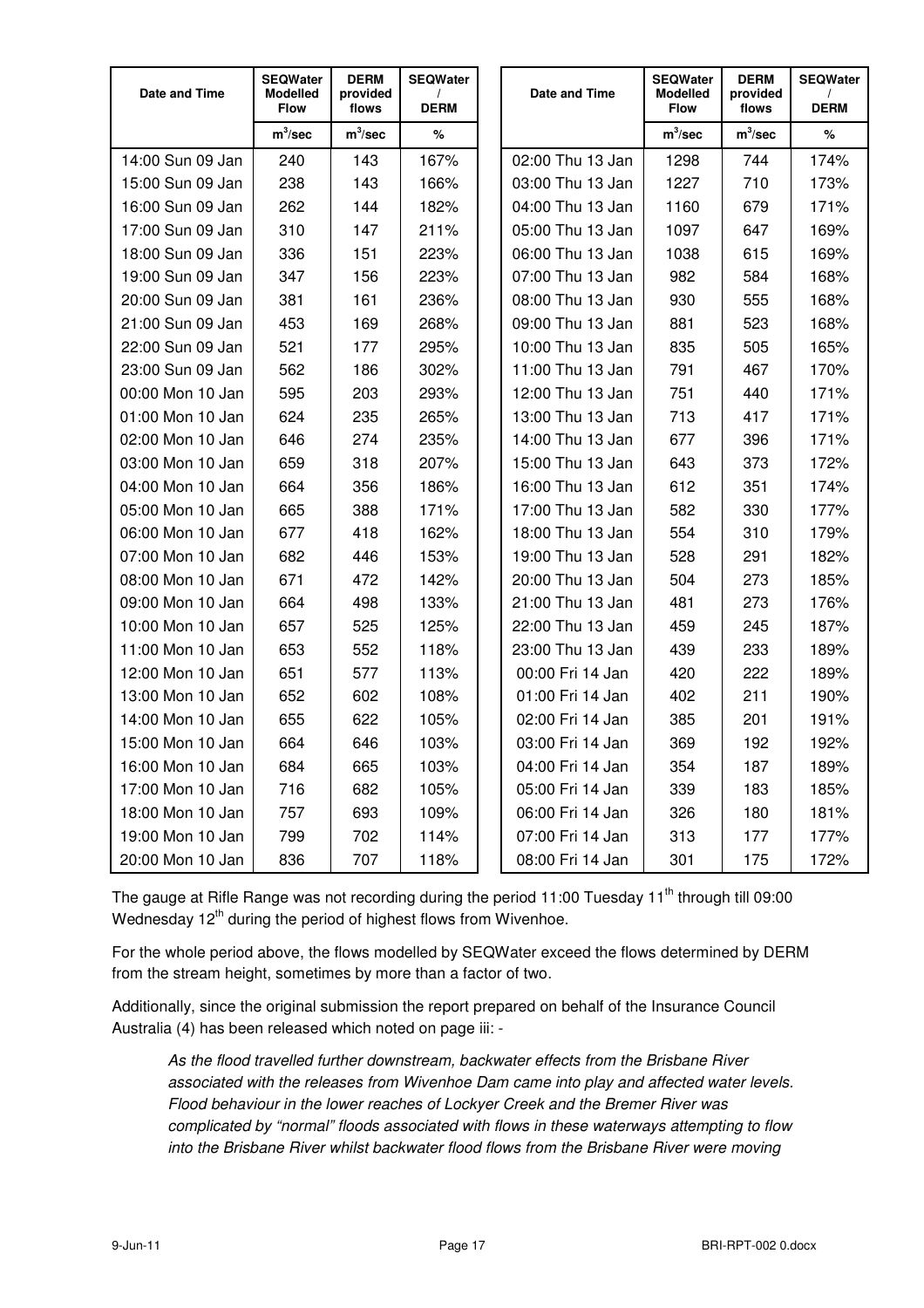upstream. The interaction of these two flood events will have increased water levels along the lower reaches of these tributary waterways.

And in Section 8.5.2 of the ICA Report (4) noted: -

In the early hours of Tuesday morning 11 January, water levels at Rifle Range Road started to rise again, in response to backflow from the Brisbane River flowing up Lockyer Creek. This backflow was caused by releases from Wivenhoe Dam, especially the significant increase in release (to 7,450 m3/s) that is thought to have commenced around 0300-0600 hours on Tuesday 11 January.

It is therefore likely that the highest stream gauge heights are due to these backwater flows and that the stream rating curve utilised by DERM would overestimate the actual stream flows during these periods. At the times of the highest stream levels the flows modelled by SEQWater are already between 136% and 208% of the flows that have been calculated by DERM.

SEQWater would therefore appear to have substantially overestimated the actual flows from Lockyer Creek during the peak of the flood. Overestimation of the flows from Lockyer Creek will underestimate the impact that releases from Wivenhoe had on the flows and levels in the Brisbane downstream.

It is therefore important for an independent expert assessment of the impact of releases from Wivenhoe on flows and levels downstream in Brisbane.

#### 7.2 Bremer River

No data has been obtained from DERM to allow a similar comparison of the flows modelled by SEQWater against the recorded stream heights and implied flows.

> **An independent assessment is required to determine the contribution of the releases from Wivenhoe to the actual flood in Brisbane.**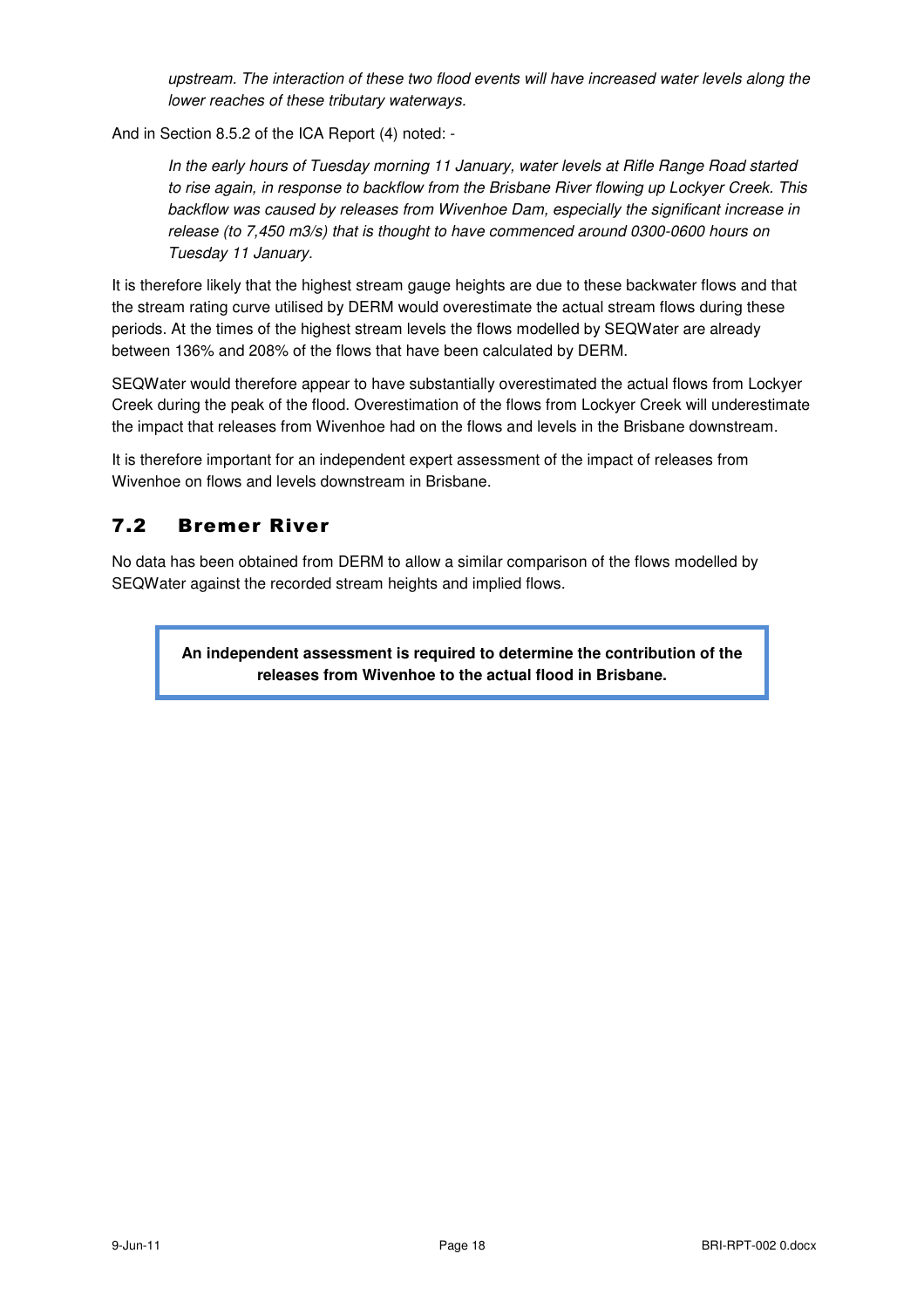## 8. CHANGES IN FLOOD STORAGE CAPACITY

While it can be claimed that there has been no loss in flood storage capacity, it is disingenuous, as it does not consider the significant change in the downstream impact on communities when the quoted flood storage volumes are accessed.

The table below compares releases from both dams, at the claimed flood storage volumes, now and when the dams were constructed.

|                                           | <b>Releases As Constructed</b><br>$(m^3/sec)$ | <b>Releases Now</b><br>$(m^3/sec)$ |  |  |  |
|-------------------------------------------|-----------------------------------------------|------------------------------------|--|--|--|
| Wivenhoe                                  |                                               |                                    |  |  |  |
| (utilising 1,450,000 ML in flood storage) |                                               |                                    |  |  |  |
| all radial gates closed                   | 930                                           | Not Permitted                      |  |  |  |
| all radial gates open 5.4 metres          | 3670                                          | Not Permitted                      |  |  |  |
| all radial gates fully open               | 11,715                                        | 22,215                             |  |  |  |
| <b>Somerset</b>                           |                                               |                                    |  |  |  |
| (utilising 520,887 ML in flood storage)   |                                               |                                    |  |  |  |
|                                           | Nil                                           | 2,512                              |  |  |  |

#### 8.1 Wivenhoe

Prior to the installation of the Fuse Plugs the water level in the dam would be at EL 77 if it was retaining the quoted 1,450,000 ML in flood storage. At this level, the lake was above the top of the closed radial gates which are at EL 73.

Therefore prior to the installation of the Fuse Plugs, the dam had to be releasing water and the releases would have been one of the following: -

- With all the radial gates closed (i.e. all the water discharging over the gates) 930 cubic metres per sec, or
- With all the radial gates open 5.4 metres (i.e. all the water discharging under the gates) 3670 cubic metres per sec, or
- With all the radial gates fully open 11,715 cubic metres per sec.

In the original design configuration, the dam could be overtopped by the revised criteria for the Maximum Probable Flood and consequently fail. This was deemed so unsafe that it was necessary to increase the release capacity of the dam. Installation of the current fuse plugs was only one of the many possible options considered at the time.

However, the selection of the current Fuse Plug option meant that releases from the dam substantially increased under all circumstances when the dam level was above EL 74.

Now at EL 77, the Operational Manual requires that all radial gates are fully open and all Fuse Plugs will be breached. Releases from the dam will now total 22,215 cubic metres per sec. Calculated releases from the Fuse Plug Spillways are based on the table presented on page 57 of the Operational Manual (5).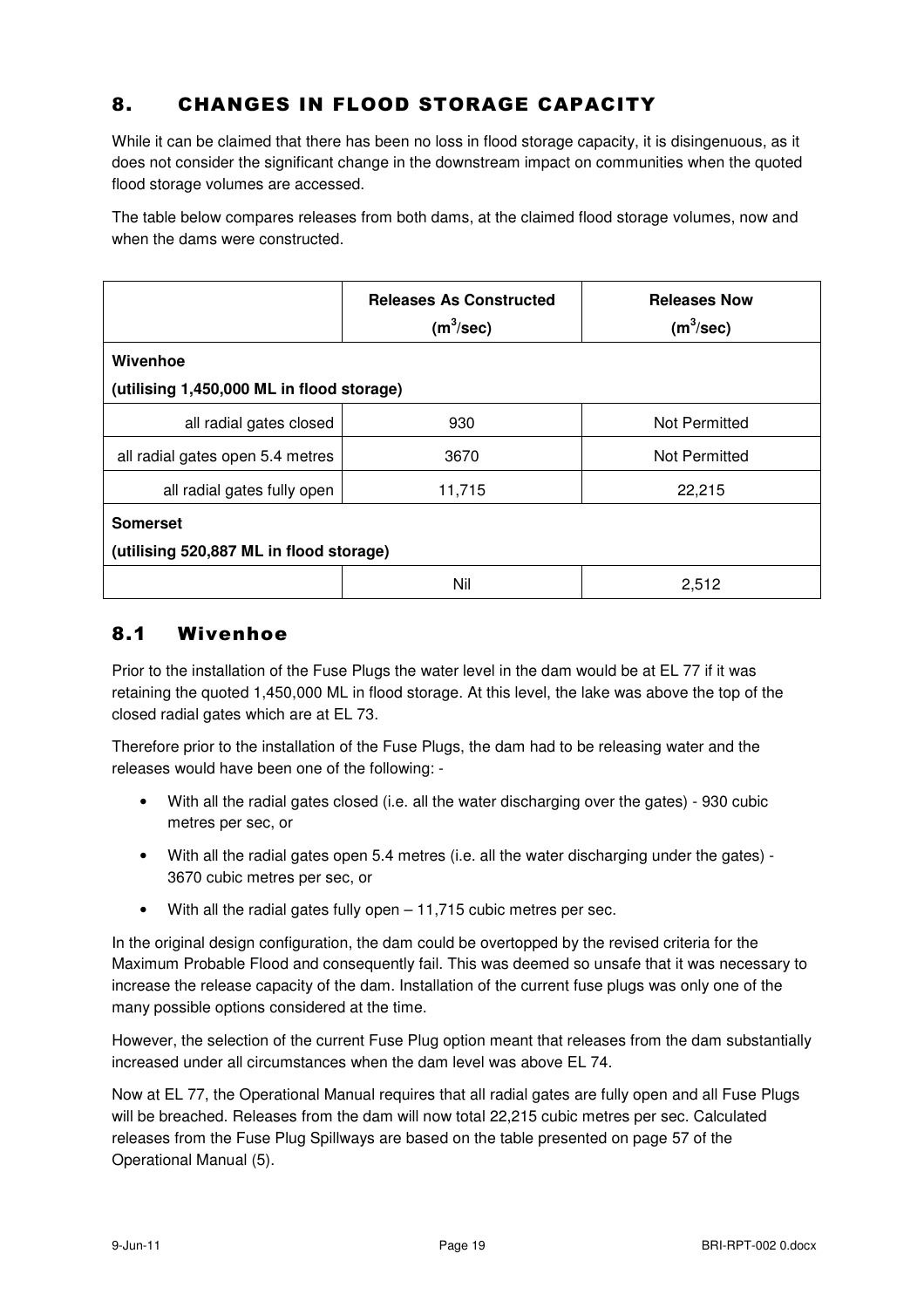#### 8.2 Somerset

Somerset temporary flood storage capacity is claimed to be 520,887 ML in addition to the 379,849 ML below FSL giving a total capacity of 900,736 ML. There are several different numbers quoted, including different numbers from SEQWater which initially quoted 524,000 ML of flood storage capacity. However the Office of the Hon Stephen Robertson MP Minister for Energy and Water Utilities confirmed 520,887ML as the temporary flood storage capacity of Somerset on 22<sup>nd</sup> February this year.

When Somerset Dam was first operational it could retain water to EL 107.46 and held this 520,887 ML of flood waters behind the wall. The Crest Gates, sluices and regulator valves could all be closed and there would be no releases from the dam. However all current Strategies for the operation of Somerset (2) appear to require the Crest Gates to be open and the level of 107.46 mAHD would not be achieved without significant outflows.

While Somerset can still be filled to EL 107.46 and it can therefore be claimed to have the same flood storage volume, the difference now is that under the Operational Manual (5) the Crest Gates, and perhaps also the sluice gates, must be open. In this case the dam would be releasing at a minimum rate of 2,512 cubic metres per sec.

During the peak of the releases on Tuesday 11th January, the maximum level in Somerset was 104.42 mAHD with approximately 227,748 ML of spare flood capacity. The maximum that Somerset was ever filled to during the event was 104.96 mAHD with unused flood storage capacity of 190,788 ML. SEQWater has always relied on the Somerset/Wivenhoe interaction curve in Rev 7 of the Manual of Operational Procedures (2) to justify not using this spare capacity during the period. But there has not been any discussion about the basis for this interaction curve or justification of the three Strategies specified for Somerset.

The whole operation of Somerset and the way the Strategies are written seem very unusual.

Under the Strategies there are no circumstances under which it is permitted to close the radial gates on Somerset. The Strategies go further and require that if the level in Somerset is rising above the interaction curve the sluice gates are to be opened to release more water form Somerset. In the logic adopted by SEQWater this does not mean that you are unable to ultimately still store 520,887 ML as Flood Storage in Somerset and so the flood storage capacity remains unchanged. However, in reality a much larger flood is now required to utilise this flood storage capacity – recognising that the Operators will be releasing the water at the maximum possible rate.

The reasons for adopting this approach do not seem to have been released by the Commission but the clear implication is that the Operators are desperately scared of filling Somerset to its initial capacity. The Operators will initiate the maximum possible releases to prevent it reaching that level and there is no way that they will close the radial gates. It would appear therefore that there are undocumented concerns about the structural integrity of Somerset and/or the radial gates.

**It may be argued that the declared flood storage capacity of both dams is still available. However the declared flood storage capacity is no longer available during the more frequent floods of the size of the January 2011 event.** 

**It now only becomes available during the very largest of floods due to changes in the configuration and operations of the dams such as the design selected for the Fuse Plugs on Wivenhoe and restrictions on radial gate operations at Somerset.**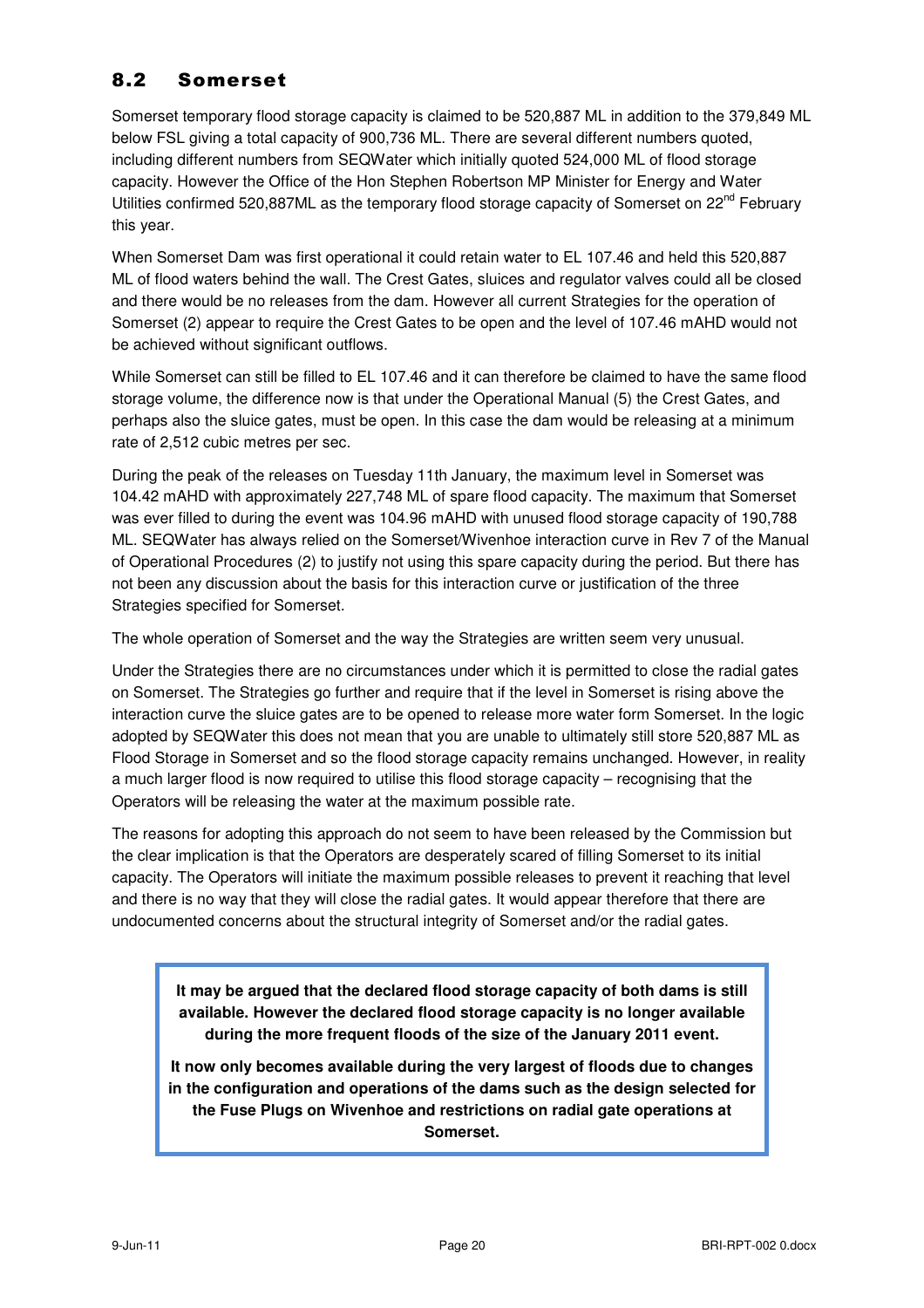## 9. DISCREPANCY IN DAM LEVELS

#### 9.1 Wivenhoe

Levels in Wivenhoe for the original submission were sourced from Brisbane River at Wivenhoe Dam Station Number: 540177 (15). It has not been possible to definitely determine the relationship between this Station Number 540177 and gauges 6637 and 6638 referred to in the Flood Event Report (3).

Section 9.3 of the original submission (2) noted the reported discrepancies between the two electronic gauges and the manual gauge board indicating levels in Wivenhoe. Refer also to Section 6 page 85 of the Flood Event Report (3) where SEQWater state: -

The manual read gauge board used during this event is located on the outside of wing wall of the spillway approach. There are two automatic gauges at Wivenhoe Dam. Sensor 6638 was marked as OOA for the Event. The other sensor 6637, located around 50m upstream of the gates, matched the manual gauge board readings until around midday on Tuesday 11 January 2011.

There are a number of inconsistencies regarding these gauges throughout the remainder of Flood Event Report (3). Despite all three readings matching until midday on Tuesday, Table 5.2.6 of the Flood Event Report (3) records both electronic gauges as being recorded out of action prior to midday Tuesday 11<sup>th</sup>.

- Gauge 6637 was recorded as Out of Action from 10:00 on 11 Jan 2011, two hours prior to the readings diverging, and
- Gauge 6638 was recorded as Out of Action from 11:00 on 10 Jan 2011, 25 hours prior to the readings diverging.

Figure 6.5.5 of the Flood Event Report (3) shows a plot of the Manual Gauge Board readings for the level in Wivenhoe compared with sensor 6637. Sensor 6637 continues to read through the whole of the event but the disparity from the gauge readings is obvious.

Appendix Q of the Flood Event Report (3), Recorded Height Hydrographs, provides additional plots for sensor 6637, 6638 and the manual gauge board. However in this plot no readings are provided for sensor 6637 beyond midafternoon Tuesday 11<sup>th</sup> while sensor 6638 continues to provide data.

Appendix M of the Flood Event Report (3), Flood Event Log, records other agencies were not notified of the failure of the Wivenhoe ALERT gauge until 2:19 PM on Tuesday 11<sup>th</sup>.

The trace shown for sensor 6637 is similar to the trace obtained from Station Number 540177 and it is assumed that these readings are from the same gauge.

| Item<br>No     | Date and Time                      | Event                                                         |
|----------------|------------------------------------|---------------------------------------------------------------|
|                | 11:00 Monday 10 <sup>th</sup> Jan  | Gauge 6638 was recorded as Out of Action                      |
| $\overline{2}$ | 10:00 Tuesday 11 <sup>th</sup> Jan | Gauge 6637 was recorded as Out of Action                      |
| 3              | 12:00 Tuesday 11 <sup>th</sup> Jan | Gauges 6637 and 6638 first deviate from Manual Gauge<br>Board |
| 4              |                                    | Gauges 6637 and 6638 continue to provide data for the whole   |

#### 9.1.1 Sequence of Events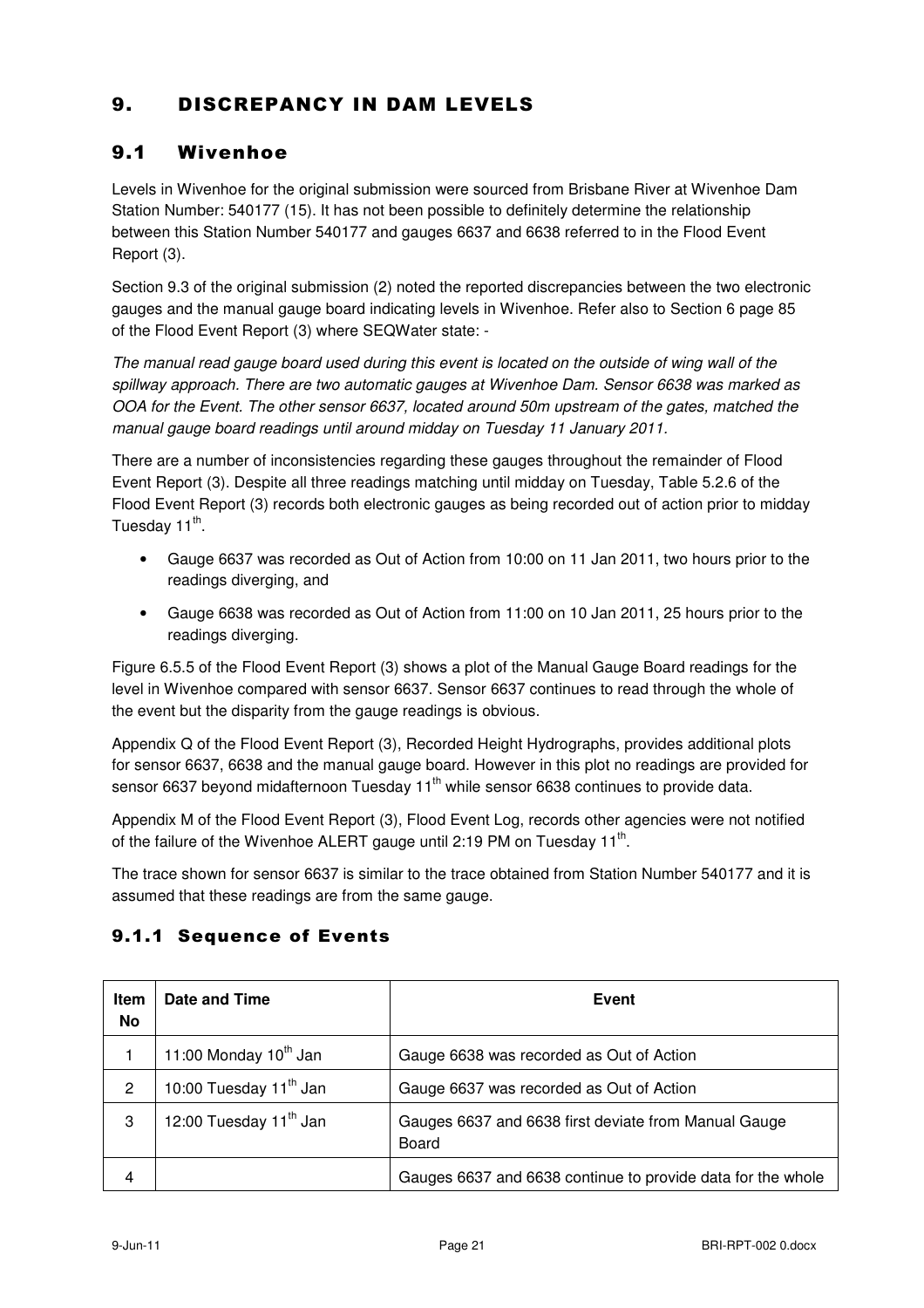| <b>Item</b><br>No | Date and Time                      | <b>Event</b>                                                                |
|-------------------|------------------------------------|-----------------------------------------------------------------------------|
|                   |                                    | of the event                                                                |
| 5                 | 14:19 Tuesday 11 <sup>th</sup> Jan | Other agencies first notified of the failure of the Wivenhoe<br>ALERT gauge |

#### 9.1.2 Impact of Releases from Splityard Creek

In the submission from Tarong Energy (16) it is noted that 5,262 ML of water was released from Splityard Creek Dam into Wivenhoe during the period 11:09 Tuesday 11<sup>th</sup> January to 19:00 Tuesday 11<sup>th</sup> January 2011. Apparently SEQWater were unaware of these releases at the time and while the quantities are not significant, SEQWater have not allowed for these inflows to Wivenhoe in any of the analysis provided in the Flood Event Report (3).

Tarong Energy also note "the potential discrepancy between Wivenhoe Dam levels recorded at the station, versus those recorded by SEQWater at the dam wall"

#### 9.2 Somerset

Discrepancies are also indicated between sensors 6591, 6594, 6795 and the manual gauge board on Somerset Dam in Appendix Q of the Flood Event Report (3). No reasons for the discrepancies are addressed in the remainder of the Flood Event Report (3).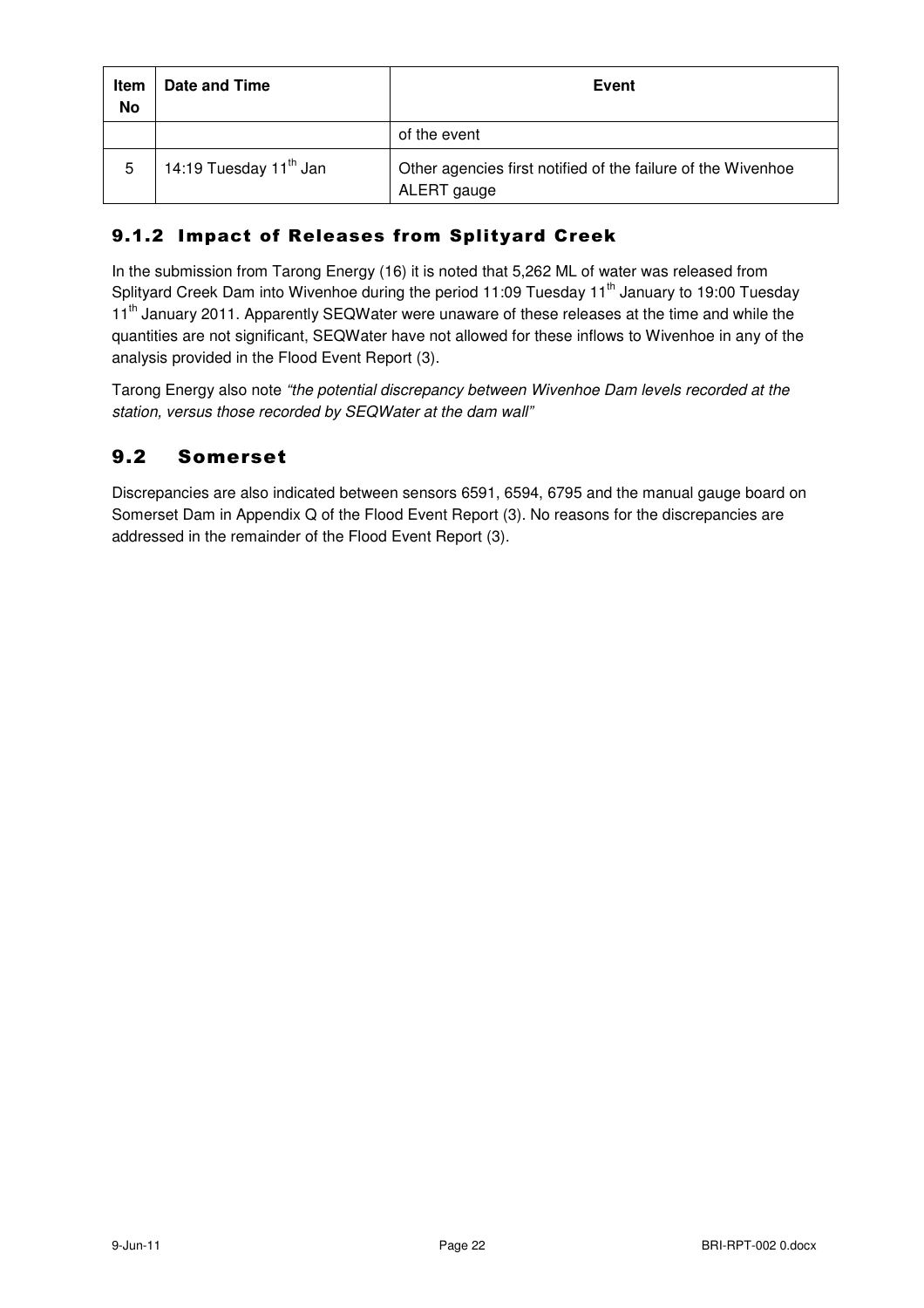#### 10. NOTES

1. As per the original submission (2), the words Operator and SEQWater are used interchangeably in this supplementary submission. There has been no attempt to understand the actual legal structure defining the relationship between the beneficial owners of the assets and any relationships they may have with other parties who may provide services to the owners such as design, construction, maintenance or operating services. The terms Operator and SEQWater are therefore shorthand for the legally responsible entity for the provision of the required services at the particular time.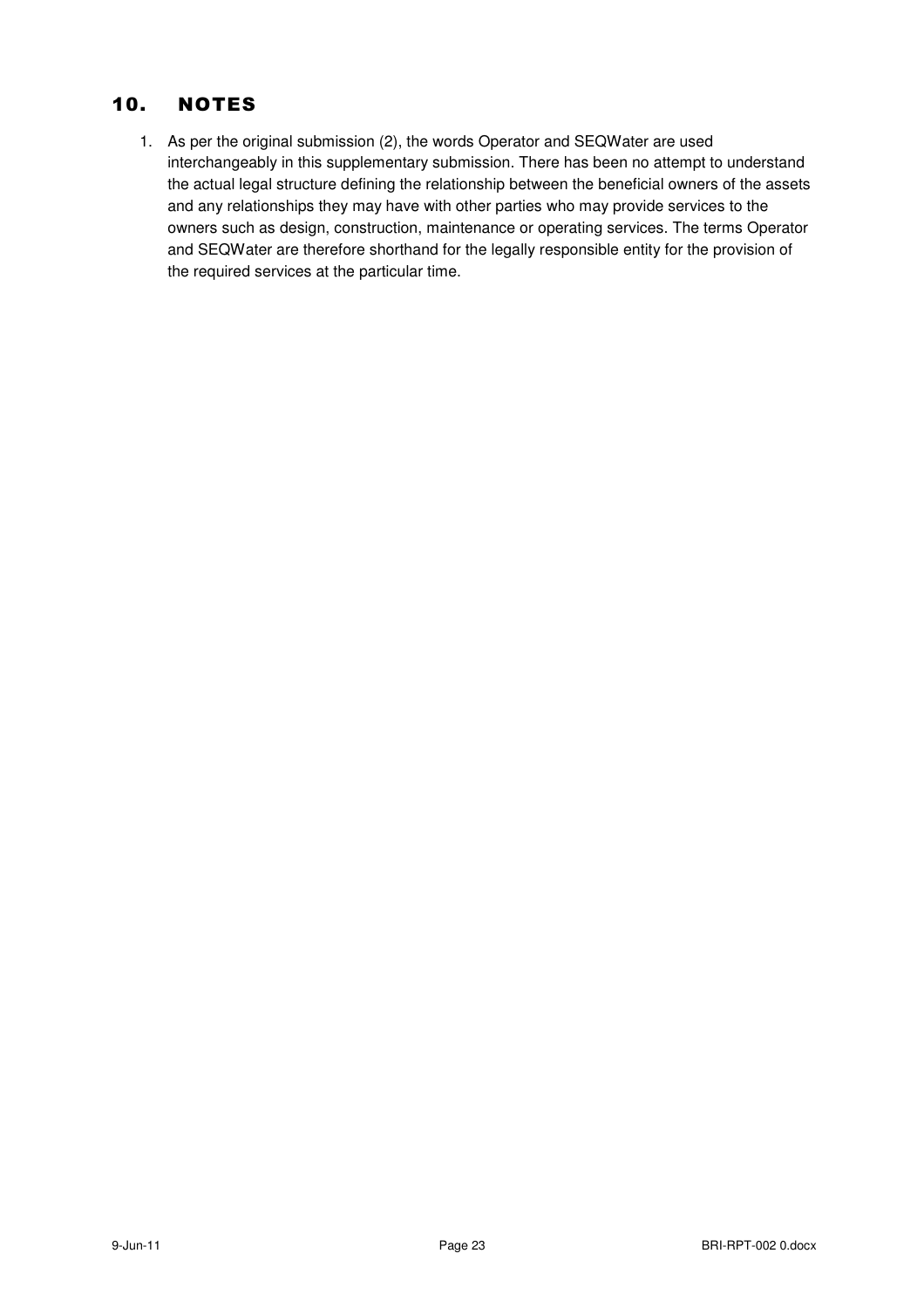#### 11. BIBLIOGRAPHY

1. **The State of Queensland (Queensland Floods Commission of Inquiry).** Terms of Reference. Queensland Floods Commission of Inquiry. [Online] 2011. [Cited: 4 March 2011.] http://www.floodcommission.qld.gov.au/terms-of-reference.

2. **O'Brien, M J.** Brisbane Flooding January 2011 - An Avoidable Disaster. Brisbane : s.n., 2011.

3. **SEQWater.** January 2011 Flood Event Report on the Operation of Somerset Dam and Wivenhoe Dam. Brisbane: s.n., 2 March 2011.

4. **ICA Hydrology Panel.** Flooding in the Brisbane River Catchment January 2011, Volume 1, An Overview. 20 February 2011.

5. **SEQWater.** Manual of Operational Procedures for Flood Mitigation at Wivenhoe Dam and Somerset Dam. November 2009 Revision 7.

6. **GHD.** Report for Wivenhoe Dam Full Supply Level Review - Technical Assessment of Raising Potential. Brisbane : s.n., December 2009. 41/20177/376138.

7. **wmawater.** Report to the Queensland Flood Commission of Inquiry. Sydney : s.n., May 2011 Final.

8. **SunWater.** Assessment of Wivenhoe Dam Full Supply Level on Flood Impacts. Brisbane : SunWater, December 2007.

9. **Ayre, Witness Statement of Robert Arnold.** www.floodcommission.qld.gov.au/hearings/exhibits. www.floodcommission.qld.gov.au. [Online] 11 April 2011. [Cited: 13 April 2011.] http://www.floodcommission.qld.gov.au/\_\_data/assets/pdf\_file/0005/3866/QFCI\_Exhibit\_20\_Statemen t\_of\_Robert\_Ayre\_11-4-11.pdf.

10. **Brisbane City Council, City Design.** Brisbane River Flood Study. June 1999.

11. **South East Queensland Water Corporation Limited.** Manual of Operational Procedures for Flood Mitigation for Wivenhoe and Somerset Dam. November 2004.

12. **Malone, Terrence Alwyn.** www.floodcommission.qld.gov.au/hearings/statements. www.floodcommission.qld.gov.au. [Online] 11 April 2011. [Cited: 13 April 2011.] http://www.floodcommission.qld.gov.au/\_\_data/assets/file/0005/4289/Seqwater\_Malone\_Terrence\_Al wyn\_2nd\_11.04.11.PDF.

13. **Bureau of Meteorology (ABN 92 637 533 532).** Latest River Heights for Moreton Bay at Whyte Island #. http://www.bom.gov.au. [Online] Various January 2011. http://reg.bom.gov.au/fwo/IDQ65389/IDQ65389.540495.tbl.shtml.

14. **derm.qld.gov.au.** 143210B - Lockyer Creek at Rifle Range Road. [Email Ref DA-1420]. 14 February 2011. © The State of Queensland (Department of Environment and Resource Management) 2011.

15. **Bureau of Meteorology (ASN 92 637 533 532).** Latest River Heights for Brisbane R at Wivenhoe Dam Hw #. http://www.bom.gov.au. [Online] [Cited: Various January 2011.] http://reg.bom.gov.au/fwo/IDQ65389/IDQ65389.540177.tbl.shtml.

16. **Tarong Energy.** January 2011 Exceptional Rainfall Event. 2011.

17. Wivenhoe Dam Flood Security Upgrade. **D Gill, B Cooper, B Maher, S Macnish, G Roads.** s.l. : ANCOLD/NZSOLD, 2004.

18. Coping with Probable Maximum Flood - An Alliance Project Delivery for Wivenhoe Dam. **K Chandler, D Gill, B Maher, S Macnish and G Roads.** s.l. : ANCOLD, 2003.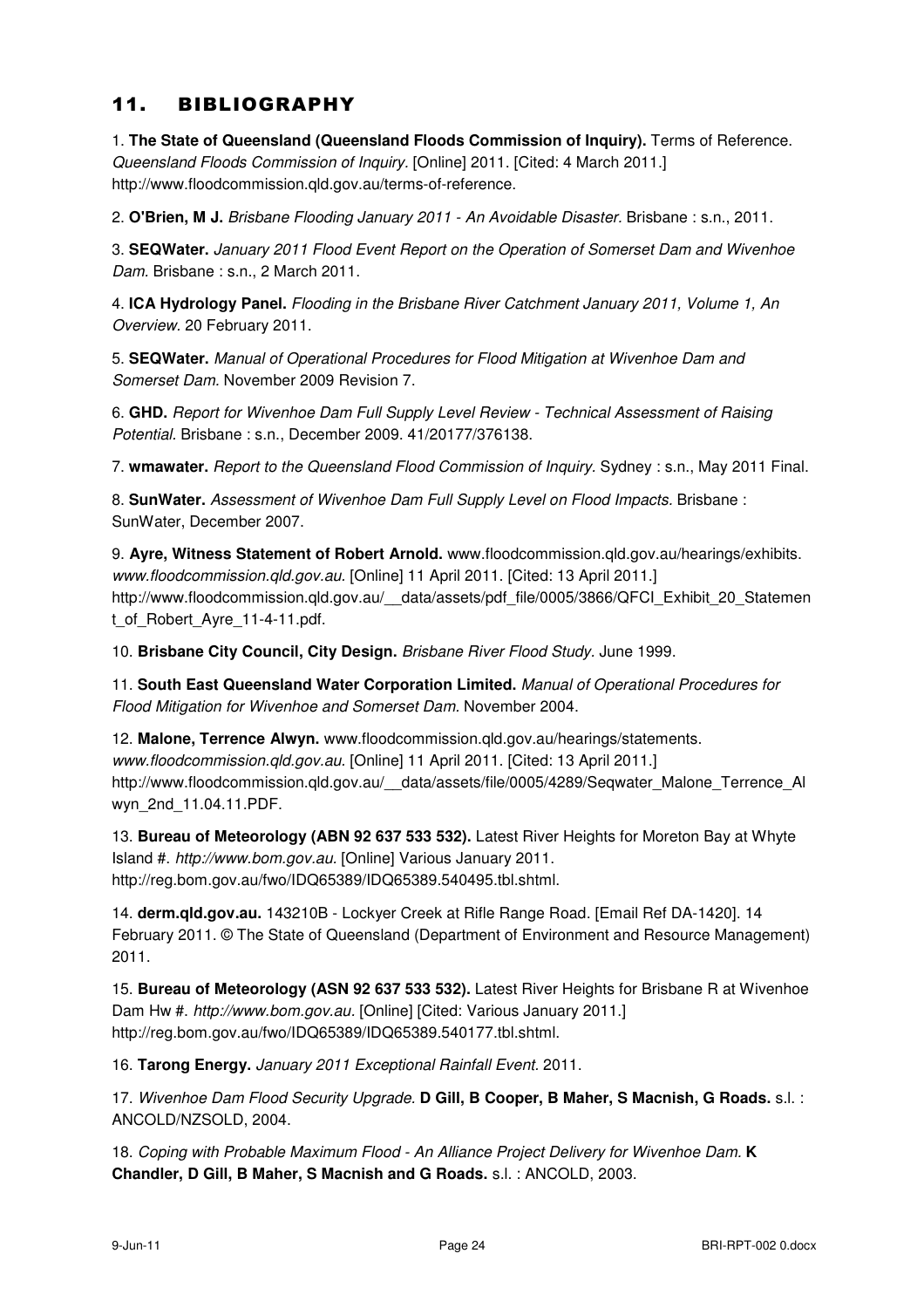19. **Bureau of Meteorology (ABN 92 637 533 532).** Latest River Heights for Brisbane River at City Gauge. http://www.bom.gov.au. [Online] [Cited: Various January 2011.] Station No 540198 Owner SEQWater. http://reg.bom.gov.au/fwo/IDQ65389/IDQ65389.540198.tbl.shtml.

20. **Bureau of Metereology (ABN 92 637 533 532).** Latest River Heights for Stanley R at Somerset Dam Hw #. http://www.bom.gov.au. [Online] [Cited: Various January 2011.] http://reg.bom.gov.au/fwo/IDQ65389/IDQ65389.540160.tbl.shtml.

21. **Independent Review Panel.** Review of Brisbane River Flood Study. Brisbane : s.n., 3 September 2003.

22. **derm.qld.gov.au.** 143001C - Brisbane River at Savages Crossing. [Email Ref DA-1420]. 14 February 2011. © The State of Queensland (Department of Environment and Resource Management) 2011.

23. —. 143107A - Bremer River at Walloon. [Email Ref DA-1420]. 14 February 2011. © The State of Queensland (Department of Environment and Resource Management) 2011.

24. **Sinclair Knight Merz.** January 2011 Flood Event: Report on the operation of Somerset Dam and Wivenhoe Dam. Brisbane : s.n., 11 March 2011 Rev Final A.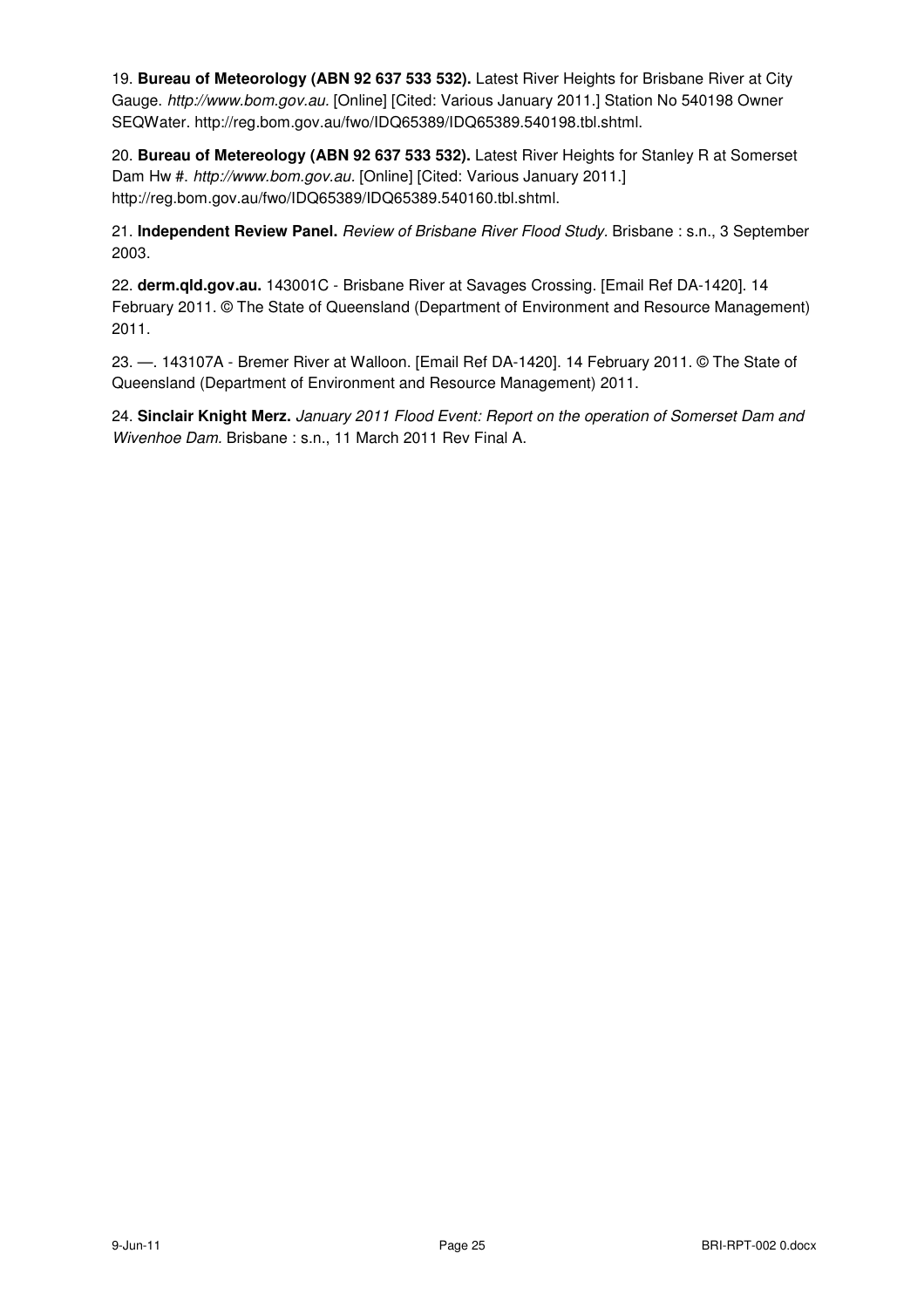## 12. ABBREVIATIONS

| ARI             | Average Recurrence Interval                             |
|-----------------|---------------------------------------------------------|
| AEP             | Annual Exceedance Probability                           |
| <b>BoM</b>      | <b>Bureau of Meteorology</b>                            |
| cumecs          | cubic metres per sec, 1000 litres per sec               |
| <b>DERM</b>     | Department of Environment and Resource Management (Qld) |
| EL              | Elevation                                               |
| <b>FSL</b>      | <b>Full Supply Level</b>                                |
| <b>FOC</b>      | <b>Flood Operations Centre</b>                          |
| <b>mAHD</b>     | metres Australian Height Datum                          |
| $m^3$ /sec      | cubic metres per sec, 1000 litres per sec               |
| ML              | mega litres, 10 <sup>6</sup> litres, million litres     |
| ML/d            | mega litres per day                                     |
| <b>MHWS</b>     | Mean High Water Spring Tide                             |
| Operator        | Refer to Section 9                                      |
| <b>SEQWater</b> | Refer to Section 9                                      |
| <b>TCE</b>      | <b>Target Cost Estimate</b>                             |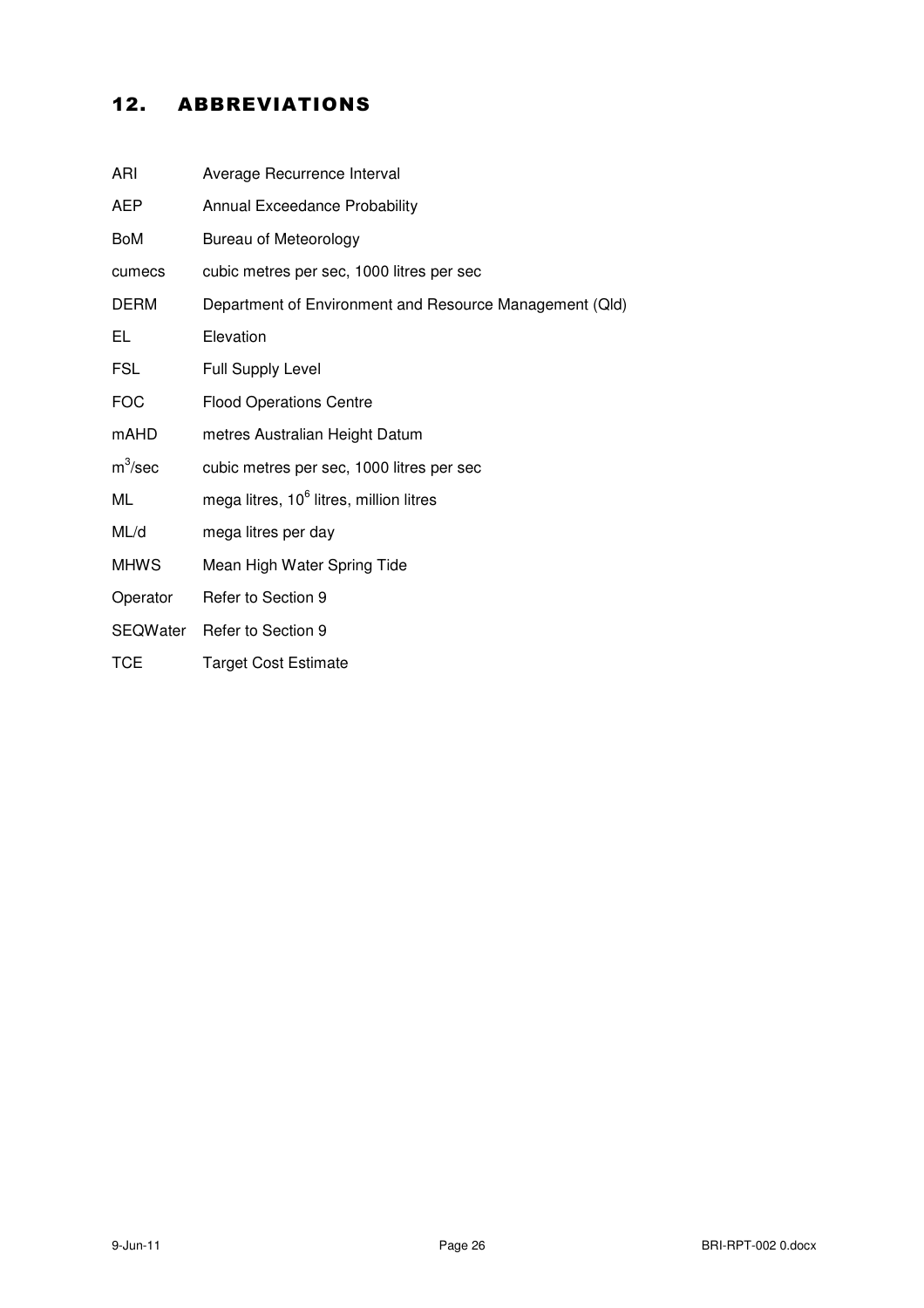## **ATTACHMENT 1**

**Copyright Notice**